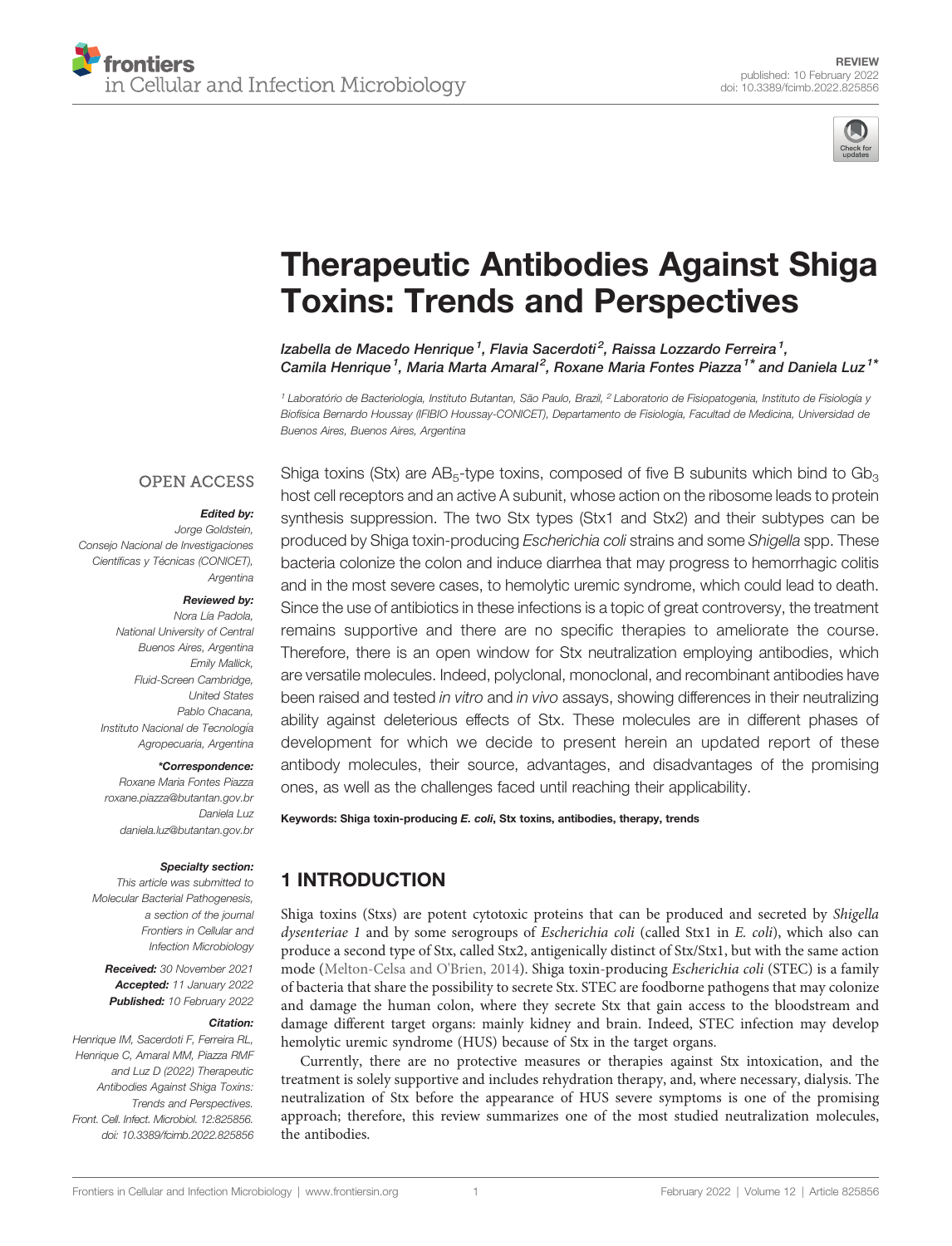Antibodies are key molecules for therapeutic proposal. Its modular structure enables it to be engineered to have tags for purification and immunoprecipitation, conjugation sites to improve chemical space, or mutagenesis to map the CDRs, which allow affinity improvement ([Gitlin, 1966](#page-11-0); [Tiller and](#page-13-0) [Tessier, 2015;](#page-13-0) [Basu et al., 2019\)](#page-10-0). As recombinant molecules, they can be produced by several distinct hosts, such as mammalian, insect, yeast, and bacterial systems, the last one requires low-cost production media and equipment, besides being able to synthesize and express practically unlimited amounts of antibodies to almost any antigen, therefore, an interesting molecule used either by industry or academia, ranging from bench to large-scale production ([Robinson](#page-13-0) [et al., 2015\)](#page-13-0).

The main aim of this review is to provide an update regarding antibodies raised towards Stx to prevent their toxic effects, by contextualizing the intoxication problem and how antibodies can be used as a therapeutic approach to solve it.

## 1.1 Shiga Toxins and Their Toxic Outcomes

Stxs are the main virulence factor of STEC and are responsible for developing HUS. Stx is encoded in the late region of the genome of lambdoid prophages integrated into the bacterial chromosome ([O'Brien et al., 1983](#page-13-0)) and is optimally expressed after the induction of the lytic cycle. In this regard, Stx phages constitute an important lateral gene transfer mechanism that may contribute to the emergence of new STEC strains ([Schmidt,](#page-13-0) [2001;](#page-13-0) [Bielaszewska et al., 2014\)](#page-10-0). An example of this gene transfer occurred in the outbreak in Europe in 2011 where an enteroaggregative E. coli strain acquired the Stx phage, and this newly STEC strain affected mainly adults ([Borgatta et al., 2012\)](#page-11-0).

Stx can be classified in antigenically different types and subtypes: Stx (from Shigella sp.), Stx1 (Stx1a, Stx1c, Stx1d, Stx1e), and Stx2 (Stx2a, Stx2c, Stx2d, Stx2d<sub>act</sub>, Stx2e, Stx2f, Stx2g, Stx2h, Stx2i, Stx2j, Stx2k—recently reported but have yet to be broadly accepted—and Stx2l). Stx subtypes differ in their amino acid sequence, and an analysis of the Stx protein sequences showed that Stx1, Stx1c, and Stx1d have 93%–100% homology and Stx2a to Stx2g have also high homology (93%–100%), except for Stx2 and Stx2f (69%) ([Golshani](#page-11-0) [et al., 2016](#page-11-0)). Among the several Stx subtypes, the prototype toxin for each group is now designated Stx1a or Stx2a [\(Melton-Celsa and](#page-12-0) [O'Brien, 2014\)](#page-12-0).

All Stx types and their subtypes are  $AB<sub>5</sub>$  toxins characterized by the presence of a one active A domain  $(\sim 32 \text{ kDa})$  that blocks cell protein synthesis by cleavage of ribosomal RNA, and a pentameric binding domain B (~7.7 kDa each), with close affinity to the glycosphingolipid globotriaosylceramide  $(Gb<sub>3</sub>,$ CD77) and, to a lesser extent, globotetraosylceramide  $(Gb<sub>4</sub>)$ ([Legros et al., 2018\)](#page-12-0), which are found in a variety of human cells, such as glomerular and brain endothelial cells. Receptormediated internalization of the toxin results in the inhibition of protein synthesis, ribotoxic stress that finally leads to apoptosis ([Tesh et al., 1993](#page-13-0); [Melton-Celsa and O'Brien, 2014](#page-12-0)).

Not all Stx subtypes have been associated with severe illness ([Beutin et al., 2004](#page-10-0); [Hofer et al., 2012](#page-11-0)). In this regard, it has been described that each Stx variant differs in pathogenicity. While Stx1a strains are associated with hospitalization and bloody diarrhea, Stx1c and Stx1d are less often associated and not enough information is available about the clinical significance of Stx1d [\(Kumar et al., 2012;](#page-12-0) [EFSA BIOHAZ Panel et al., 2020\)](#page-11-0). On the other hand, Stx2a and Stx2c are clinically more related with severe cases of HUS, and additionally, it is generally described that Stx2a expressing STEC strains develop more severe cases of HUS with a higher risk of encephalopathy [\(Orth et al., 2007\)](#page-13-0). Differently, Stx2d and Stx2e are associated with milder or asymptomatic infections [\(Friedrich et al., 2002;](#page-11-0) [Orth et al., 2007](#page-13-0)). Stx2e strains are not often found in STEC infections associated with human disease, and Stx2f strains have recently been isolated from patients with HUS [\(Friesema et al.,](#page-11-0) [2015](#page-11-0); [De Rauw et al., 2018\)](#page-11-0). Stx2g subtype is also rarely associated with human illness and not usually associated with severe illness ([Prager et al., 2011\)](#page-13-0).

The pathology associated with the Stx toxicity starts with Stxproducing bacterial infection. [Figure 1](#page-2-0) summarizes the disease course and main outcomes of Stx intoxication, which begins with diarrhea that can be self-limited. In some cases, it may evolve to bloody diarrhea, hemorrhagic colitis (HC), and, in approximately 15% of the infections [\(Tarr et al., 2005](#page-13-0)), develop HUS characterized by thrombocytopenia, microangiopathic hemolytic anemia, and acute kidney injury ([Repetto et al., 2013\)](#page-13-0).

Development of HUS occurs approximately 7 days after the onset of gastrointestinal symptoms and 4 days after the onset of bloody diarrhea ([Bitzan, 2009](#page-11-0)). Intervention strategies for blocking Stx, as primary therapy for directly preventing HUS development, may be applied in this period between STEC infection and before the appearance of HUS symptoms.

The clinical features of cytotoxic effects of Stx are determined by the damage to endothelial cells of small vessels mainly localized in the colon, kidney, and central nervous system (CNS) [\(Richardson et al., 1988\)](#page-13-0); however, several other organs can be affected, such as pancreas and liver, and consequently, endothelial damage can be widespread in the microvasculature [\(Luna et al., 2021\)](#page-12-0). Nevertheless, not all cells undergo cell death upon binding and uptake of Stx. Toxin binding to platelets, leukocytes, and erythrocytes can lead to their activation without inducing cytotoxicity ([Karpman and Ståhl, 2014\)](#page-12-0). During activation, cells release microvesicles (MVs) and it has been described that Stx may be released within MVs (MVs-Stx) from blood cells during HUS [\(Ge et al., 2012](#page-11-0); [Arvidsson et al., 2015;](#page-10-0) [Ståhl et al., 2015\)](#page-13-0). So, these MVs-Stx can transport Stx into the kidney, evading the immune system, and contributing to kidney failure in HUS patients [\(Ståhl et al., 2015](#page-13-0)).

The kidney is seriously affected by Stx because of the presence of specially Stx-sensitive cells that express high amounts of Gb<sub>3</sub> receptor as microvascular endothelial cells that express 50-fold higher Gb<sub>3</sub> levels than macrovascular endothelial cells ([Obrig](#page-13-0) [et al., 1993;](#page-13-0) [Obrig, 2010\)](#page-13-0). Moreover, because of the high volume of blood flow and filtration rate, the possibility of Stx interaction with cells of renal microvasculature and the filtration barrier increase ([Obrig, 2010](#page-13-0)). The thrombotic microangiopathy lesion is the typical injury caused by Stx in the kidney because of the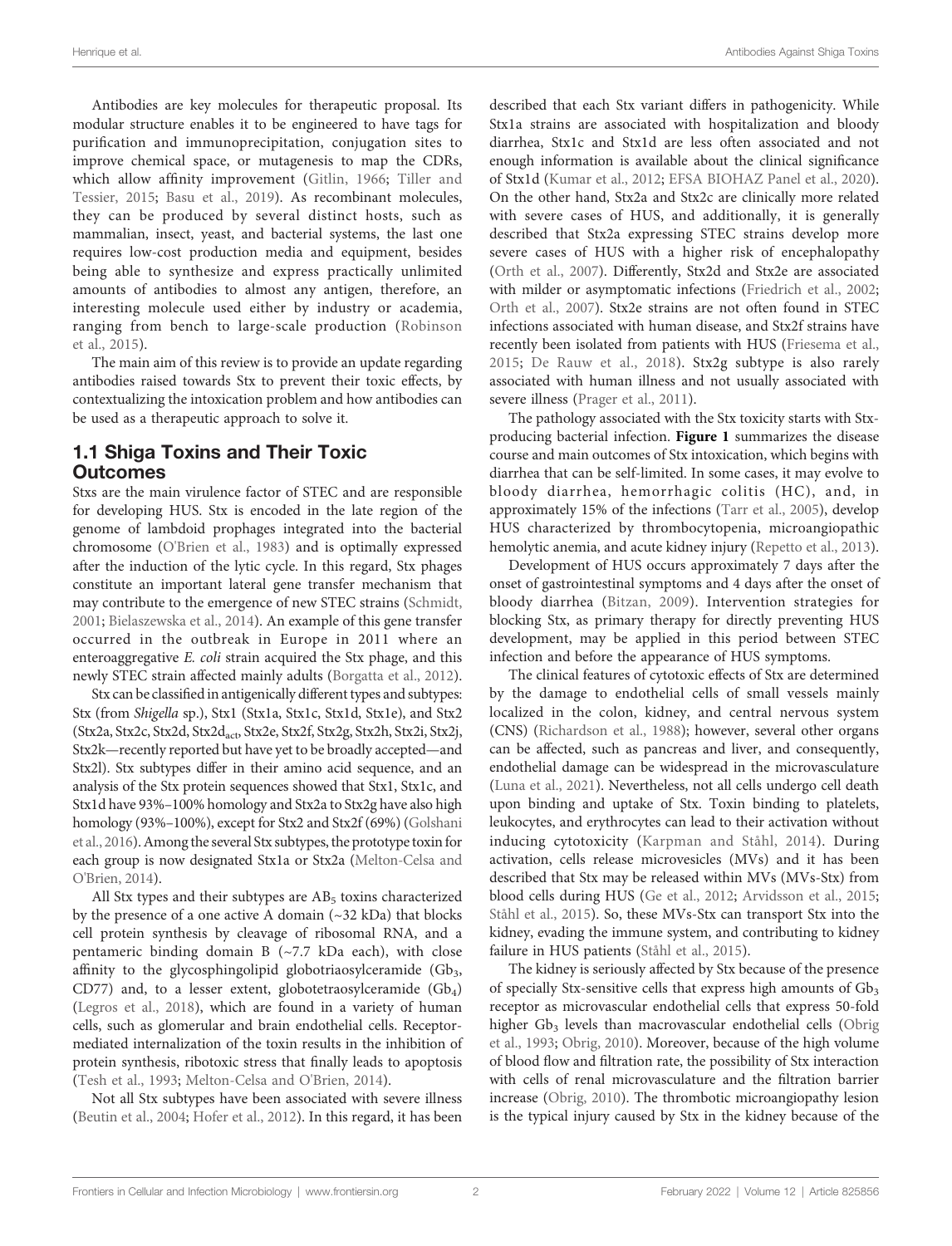<span id="page-2-0"></span>

direct action of Stx on glomerular endothelial cells that consists of thickening of arterioles and capillaries, swelling and detachment of endothelial cells from the basement membrane, and platelet thrombi that obstruct the microcirculation [\(Zoja](#page-14-0) [et al., 2010](#page-14-0)). Inflammation also can contribute to endothelial damage. In this sense, Stx induces the release of proinflammatory cytokines, leukocyte recruitment, platelet aggregation, and fibrin deposition. All these events lead to partial or complete vessel occlusion by microthrombi and the consequent microangiopathic hemolytic anemia [\(Exeni et al.,](#page-11-0) [2018\)](#page-11-0). The kidney injury is expressed as different degrees of renal failure ([Repetto, 2005](#page-13-0); [Repetto et al., 2013\)](#page-13-0), and the endothelial dysfunction is essential to the development of microvascular lesions in HUS ([Morigi et al., 1995](#page-12-0); [Ruggenenti et al., 2001\)](#page-13-0).

The main effects of Stx on the endothelial cells are intracellular edema and a decrease of cell viability by apoptosis and necrosis ([Amaral et al., 2013\)](#page-10-0). Likewise, Stx also causes damages to renal epithelial cells by the inhibition of protein synthesis, apoptosis, and necrosis, showing the direct effect of this toxin on the renal tubules ([Karpman et al., 1998](#page-12-0); [Kaneko](#page-12-0) [et al., 2001;](#page-12-0) [Creydt et al., 2006\)](#page-11-0).

Moreover, there is evidence that a direct effect of Stx is also on the central neural system ([Obata et al., 2008](#page-13-0)). It was demonstrated that Stx2 has a direct action in the brain of rats since it produces damage in neurons, astrocytes, oligodendrocytes, and endothelial cells [\(Goldstein et al., 2007\)](#page-11-0). Furthermore, Stx2 breaks the blood-brain barrier (BBB) and damages cells that modulate motor functions ([Pinto et al., 2017\)](#page-13-0). Stx2 may act through  $Gb_3$  neuronal receptors, and this toxin was

detected inside neurons that upregulated the Gb3 receptor [\(Tironi-Farinati et al., 2010\)](#page-13-0).

## 1.2 Stx-Producing Bacteria

STEC and its subgroup enterohemorrhagic E. coli (EHEC) are the major causes of gastroenteritis and competent Shiga-toxin producers. Worldwide, around 2.8 million people were infected per year, and over 250,000 illnesses occurred in the USA due to STEC, and although several serotypes are harmful, one-third originate from the O157:H7 serotype [\(Bird, 2019\)](#page-10-0).

In Latin America, the southern countries are the most affected, especially Argentina. There, HUS is endemic, and although Argentina has the greater incidence rates in the entire world, the correlation of infection rates between countries is problematic since each country has unique testing parameters that make this evaluation difficult; a preoccupation due to the outbreaks in Argentina also relays the relevant role of the nation in the bovine meat exportation [\(Torres et al., 2018;](#page-13-0) [Torti et al.,](#page-13-0) [2021](#page-13-0)). For that reason, meaningful research in this field is done in Latin America ([Torres et al., 2018\)](#page-13-0).

Majority of STEC infection occurs through fecal-oral contamination, contaminated water, and food consumption, such as undercooked meat (below 71°C), unpasteurized food, contaminated vegetables, and person-to-person contact [\(Alconcher et al., 2020](#page-10-0)). Cattle are the principal reservoirs for STEC, and the bacteria can survive for months in soil, water, or organic material ([Sapountzis et al., 2020](#page-13-0)).

Upon ingestion, STEC/EHEC resides in the intestinal tract and adheres to the gut epithelium of the distal ileum and colon.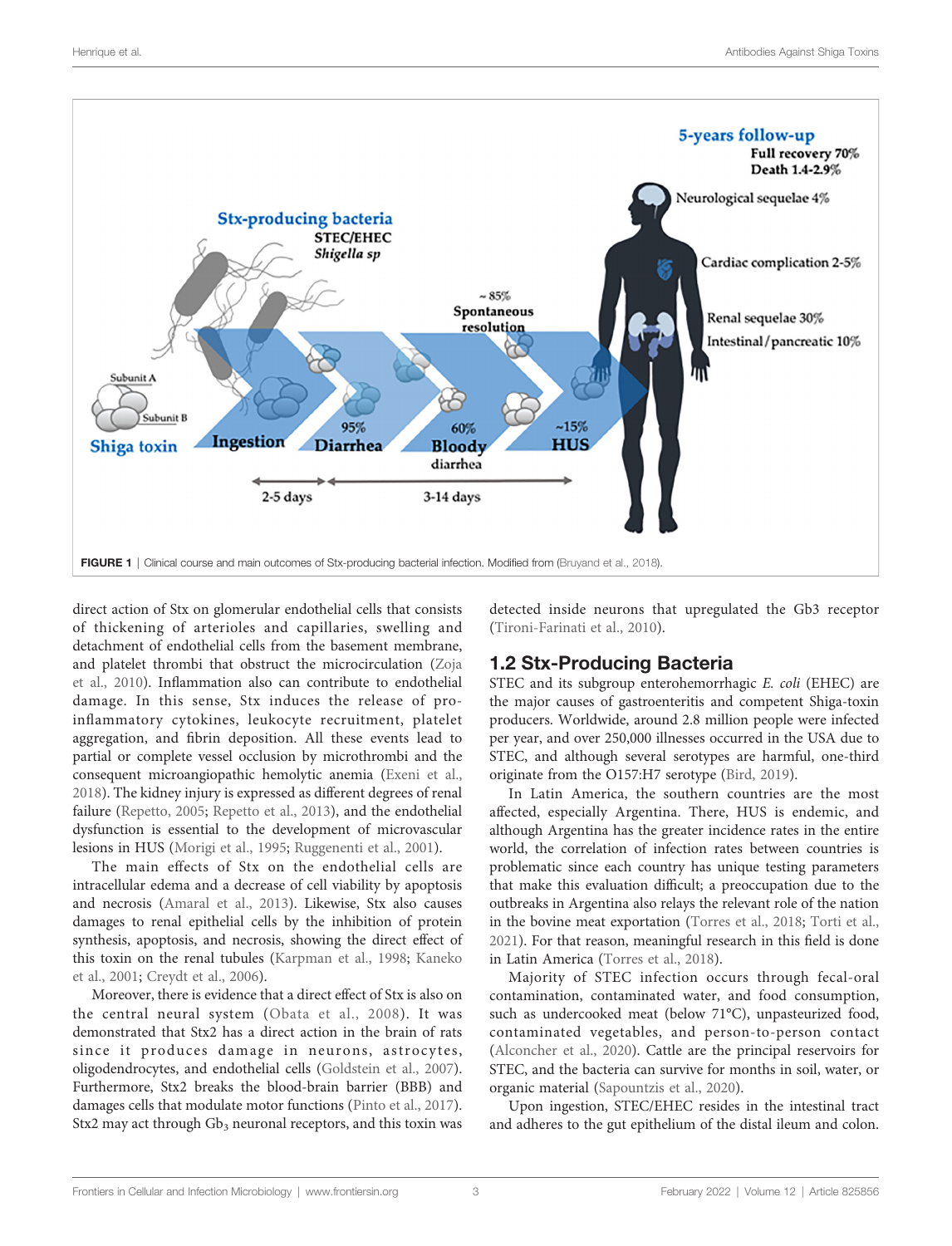Fimbriae promote an initial binding, which, in EHEC infections, is followed by the effector protein (Esp proteins) injection by a type III secretion system (T3SS) ([Donnenberg and Kaper, 1992](#page-11-0); [Garmendia et al., 2005;](#page-11-0) Gaytá[n et al., 2016](#page-11-0)). After injection of the translocated intimin receptor (Tir) into the host cell plasma membrane, it interacts with the bacterial outer membrane protein intimin, triggering the intimate attachment to the host cell and the effacement of the brush border microvilli, initiating actin polymerization and subsequent formation of attaching and effacing (A/E) lesions. The genes encoding Tir, intimin, and the T3SS are localized on the chromosomal locus of enterocyte effacement (LEE) pathogenicity island present only on EHEC strains. LEE-negative STEC strains may also produce severe disease since other adhesins may be involved in adhesion/ colonization of this subset of bacteria to enterocytes ([McWilliams and Torres, 2014\)](#page-12-0) and from the unusual HUSinducing E. coli strain EAEC of serotype O104:H4 bearing stx2 gene, which was responsible for the major outbreak in Germany and parts of Europe in 2011 [\(Bielaszewska et al., 2011;](#page-10-0) [Mellmann](#page-12-0) [et al., 2011\)](#page-12-0).

Shigellosis is bacillary dysentery caused by Shigella; these bacteria, at first, attack epithelial cells of the large intestine, and then the infection reaches nearby cells. Transmission can happen by the fecal-oral route, also due to contaminated food and water, or through vectors like flies. Shigella as STEC has the incredible characteristic of causing an illness with a low infection dose of only 100 organisms. This characteristic makes Shigella a danger to human health and a significant food safety concern since this pathogen has been responsible for so many epidemics ([Lampel et al., 2018](#page-12-0)).

There are four serogroups; S. dysenteriae with 12 serotypes; S. flexneri with 6 serotypes; S. boydii with 18 serotypes; and S. sonnei with 1 serotype, also known as A, B, C, and D, respectively ([Hale et al., 1996\)](#page-11-0).

The serogroups A and B are the promoters of endemic and epidemic shigellosis (respectively) in developing countries, with high transmission rates and significant cases of fatality rates. Only A can cause infection; C and D serogroups are mild, causing watery or bloody diarrhea ([Williams and Berkley,](#page-14-0) [2018\)](#page-14-0). However, in general, Shigella dysenteriae type 1 strains are the most reported to be associated with Stx toxin production ([Mark Taylor, 2008](#page-12-0); [Williams and Berkley, 2018\)](#page-14-0).

## 2 ANTIBODIES AS THERAPEUTIC TOOLS

Antibodies are ubiquitous molecules, and because of their ability to highly recognize and bind to an antigen, besides mediating the interaction with other cells and molecules of the immune system, they have been used in a wide range of biotechnological approaches [\(Basu et al., 2019\)](#page-10-0).

Although the mammalian immune system can produce five classes of immunoglobulin, the IgG is the most used for antibody research. It has a "Y"-shape structure consisting of two light and two heavy chains that form a conserved crystallizable fragment (FC), responsible for effector functions of the antibody, and an

antigen-binding site (Fab), which determines the molecule specificity [\(Nilvebrant and Sidhu, 2018](#page-13-0)) ([Figure 2](#page-4-0)). The Fab fragment contains three hypervariable regions called complementary domain regions (CDR) responsible for hypervariability and specificity against different antigens.

The versatility and specificity of these molecules attract significant attention for their use as therapeutic tools. Indeed, the global market for monoclonal antibodies is projecting a compound annual growth rate (CAGR) of 5.3% between the years 2020 and 2026 and its prospect to reach the value of 11.77 billion dollars in 2026 [\(Kaplon and Reichert, 2021\)](#page-12-0). There are numerous motivations to be interested in antibodies. From the business view, engineered antibodies represent potential solutions to challenges facing the industry, including the shortage of innovative candidates in the pipeline and low approval success rates for new therapeutics.

The comparatively high approval success rates for monoclonal antibodies (mAbs), for example, are probably one reason for the growing interest in the development of these therapeutics. As described by [Hay et al. \(2014\)](#page-11-0), biologics such as mAbs have a probability of approval of near 1 in 4 compared with that of new molecular entities, which is nearly 1 in 8. Basically, mAbs are granted marketing approvals at twice the rate of small molecule drugs ([Kaplon and Reichert, 2019\)](#page-12-0). On the other hand, from the medical science perspective, innovative protein engineering allows for the design of antibody molecules with decreased immunogenicity, enhanced effector functions, and improved pharmacokinetic properties ([Reichert, 2009](#page-13-0)).

To generate antibodies for therapeutic application, there are three main approaches: (i) by animal immunization to generate polyclonal antibodies (pAbs); (ii) by lymphocyte immortalization creating single clones secreting specific mAbs; and (iii) by DNA recombinant technology and heterologous expression system creating diverse recombinant (rAbs) antibody formats for different goals [\(Cosson and Hartley, 2016\)](#page-11-0).

Following, we provide a review of the antibodies raised against Stx and their different presentation ([Figure 2](#page-4-0)) to update the efforts towards the search for an effective neutralizing molecule against the most severe Stx intoxication symptoms.

# 2.1 Antibodies Against Shiga Toxin Activity

Before becoming a biopharmaceutical, any therapeutic molecule, from vaccine candidates to antibodies must get through several testing stages to ensure that the final compound is safe and efficient for human administration. These steps include establishing the pharmacology and biochemistry of the molecule of interest through various in vitro and in vivo tests to assess its safety ([Tamimi and Ellis, 2009\)](#page-13-0). [Figure 3](#page-5-0) summarizes these steps and presents the most advanced antibodies raised against Stx, which reached clinical trials. Moreover, [Table 1](#page-6-0) summarizes all the anti-Stx antibodies cited from basic polyclonal until innovative recombinant antibodies, their format, and stage of development.

It is noteworthy that, once a biopharmaceutical is approved, it must be manufactured by the standards of purity and stability, as per regulatory agencies [\(Mohs and Greig, 2017\)](#page-12-0), as well as being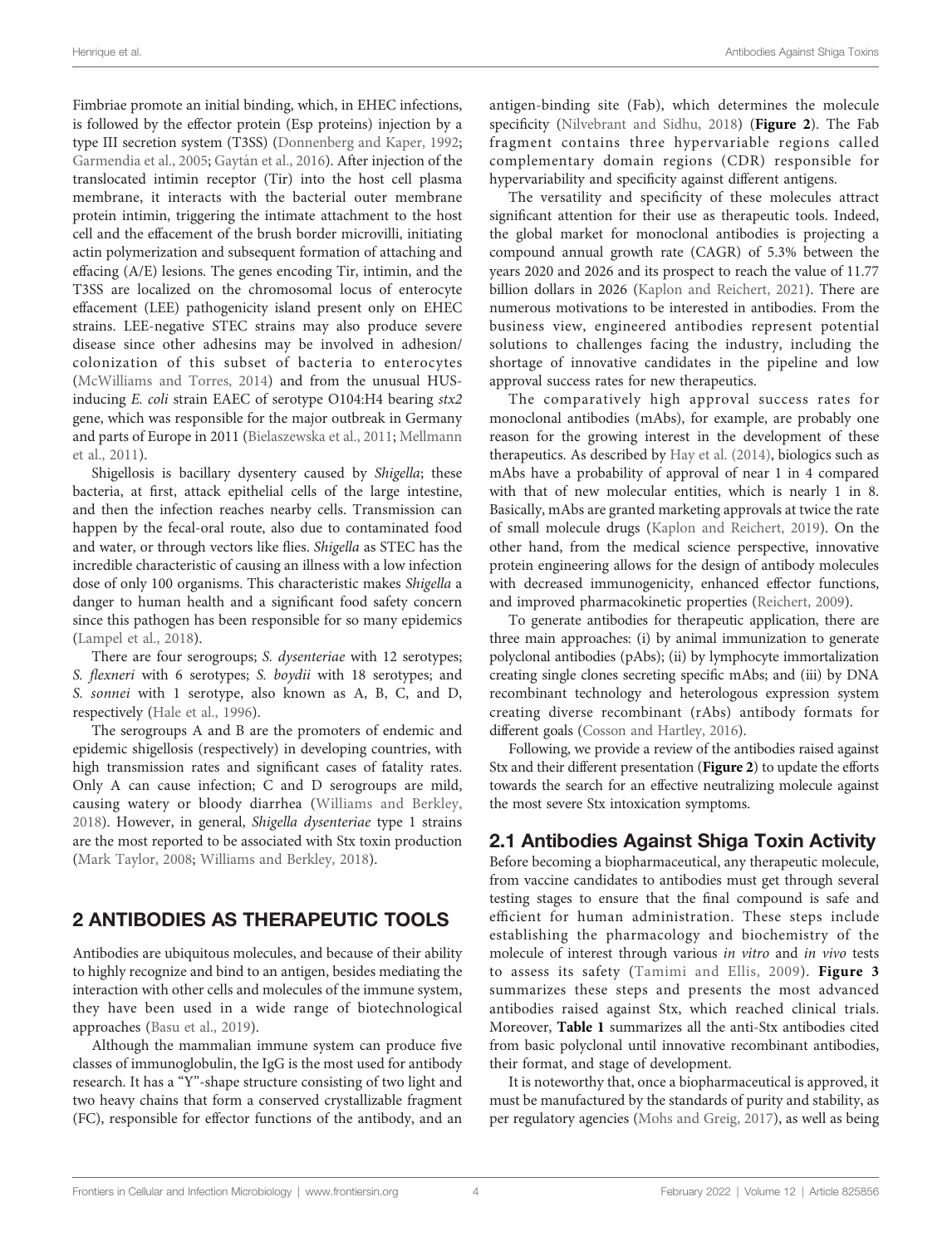<span id="page-4-0"></span>

evaluated for its postmarketing safety, with the monitoring of possible adverse events [\(Tamimi and Ellis, 2009\)](#page-13-0).

Herein, in this review, we intend to discuss antibodies against Stx and their trends and perspectives; for that, we employed as selection criteria the publications in PubMed between January 1, 1989 and October 1, 2021, with predilection given to renowned papers and review published in the last 10 years or so, with the tool "MeSH" using the terms "hemolytic uremic syndrome," "thrombotic microangiopathy," "Shiga toxin," "Shiga-like toxins," "verotoxin," and "antibodies" in combination with the term "pathophysiology," "causes," "therapy," and "treatment."

We restricted our search to English publications. We first focused on review articles to provide more detail. Selected reports from the past 10 years but did not exclude important and highly cited older publications. For greater elucidation of these data, it searched the reference lists of selected articles identified by this search strategy and selected those relevant to the main topic. In the last decade, some broad and relevant reviews have been published; we highlighted ([Keir et al., 2012](#page-12-0); [Page and Liles, 2013](#page-13-0); [Hall et al., 2017](#page-11-0); [Torres et al., 2018](#page-13-0); [Kakoullis et al., 2019](#page-12-0); [Joseph et al., 2020](#page-12-0); [Lingwood, 2020](#page-12-0); [Mühlen and Dersch, 2020;](#page-12-0) [Hwang et al., 2021](#page-11-0)) those that covered different aspects of STEC such as epidemiology, diagnosis, serotypes, and HUS from pathogenicity to therapeutic options. Therefore, our decision was to focus on the therapeutic strategies using antibodies for Stx blockage.

Below, we describe in detail all approaches used to develop anti-Stx antibodies.

## 2.2 Polyclonal Antibodies

The polyclonal antibody obtainment starts with the animal immunization, which in general is either mice or rabbits and consists of a purified antibody mixture from the immunized animal serum. The term polyclonal is the mixture of antibodies that comes from different lymphocyte clones and responds against different epitopes of the target toxin ([Cosson and](#page-11-0) [Hartley, 2016](#page-11-0)). pAbs have been used for neutralizing the toxicity of bacterial toxins since the golden age of microbiology (circa 1850), initially for diphtheria and tetanus, which was granted a Nobel prize to Emil von Behring in 1901 ([Froude](#page-11-0) [et al., 2011](#page-11-0)). Regarding Stx toxins, it was not different; indeed many groups started obtaining pAbs as soon as the first description of Stx intoxication was published [\(O'Brien et al.,](#page-13-0) [1983](#page-13-0)). Several polyclonal strategies were attempted towards Stx, such as the use of immunized animal serum, bovine colostrum, and enriched IgY from avian eggs.

First, we highlight the work developed by O'Brien's group, which has contributed to the knowledge of Shiga toxin since the 1980s. The Stx2-producing E. coli O157:H7 strain 86-24 was used to produce anti-Stx2 polyclonal rabbit antisera [\(Kokai-Kun et al.,](#page-12-0) [2000](#page-12-0)). At rodent infection model, this rabbit anti-Stx2 pAb was administered in a single dose intraperitoneally. To determine the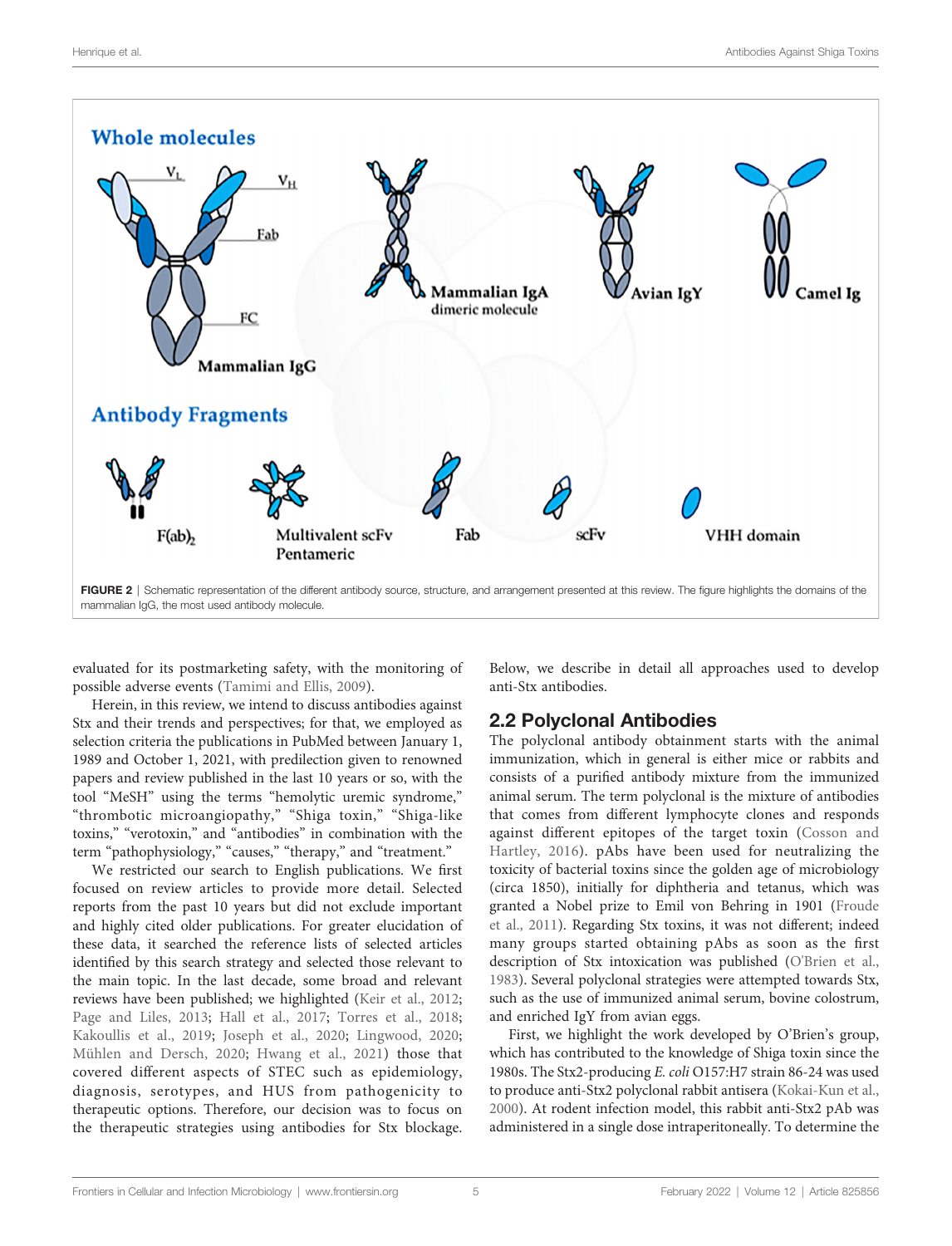<span id="page-5-0"></span>



efficacy, fecal pellets were collected at different times postinfection and tested for toxin presence. From days 3–5 postchallenge, it was observed that the antiserum diminished the E. coli O157:H7 burden and extended the animal survival. However, by the seventh day, the level was similar to that of the control group [\(Mohawk et al., 2010\)](#page-12-0).

Another important study was done by Takeda and his coworkers in characterizing Shiga toxin and investigating the prominent therapies to neutralize it. Initially, human serum anti-Stx1 and anti-Stx2 from HUS patients and those commercially available were tested against both toxins. Only one tested serum showed a neutralizing ability against all Stx1 (125 pg/ml); on the other hand, none of the tested serum neutralize Stx2 [\(Takeda](#page-13-0) [et al., 1993;](#page-13-0) [Adachi et al., 1998](#page-10-0)). Furthermore, the same group raised an antibody anti-Stx2 in rabbits, which showed in vivo protection against neurotoxicity caused by Stx2 when applied intrathecally within 2 h [\(Fujii et al., 1998\)](#page-11-0).

In a different approach, immunoglobulin-rich bovine colostrum preparation containing a high titer of anti-Stx1 and anti-Stx 2 was tested in patients; however, the treated patient did not show a significant difference compared with the placebotreated patient; also, HUS development or other possible infection complications were not analyzed by study subjects

([Huppertz et al., 1999](#page-11-0)). On the other hand, some studies showed effectivity of colostrum containing anti-Shiga antibody administration to protect animals from death [\(Funatogawa et al.,](#page-11-0) [2002](#page-11-0); [Seita et al., 2013\)](#page-13-0). Similarly, colostrum IgG against Shiga toxin and bovine lactoferrin completely prevented lethality of E. coli O157:H7 in a weaned mouse model ([Albanese et al., 2018\)](#page-10-0). In addition, an early study in children showed that bovine colostrum is well tolerated, reduced the frequency of loose stools, and eliminated bacterial infection ([Huppertz et al.,](#page-11-0) [1999](#page-11-0)). In this line of thought, spray-dried and reconstituted hyperimmune bovine colostrum against Stx2 preserved the protective capacity against E. coli O157:H7 pathogenicity in vitro and in vivo models. In this regard, the hyperimmune bovine colostrum against Stx has been proposed as a preventive tool for STEC/EHEC infection control in bovine and humans ([Garimano et al., 2021\)](#page-11-0).

Egg yolk antibodies (IgY) can be obtained noninvasively by immunizing avians with specific antigens. IgY is a typical low molecular weight egg yolk antibody of birds, reptiles, amphibians, and lungfish ([Figure 2](#page-4-0)) ([Parma et al., 2011](#page-13-0)). It has interesting advantages such as obtaining better yields, higher antibody titers, and lower costs than IgG generation from the plasma of mammals ([Svendsen et al., 1995;](#page-13-0) [Sriram and](#page-13-0)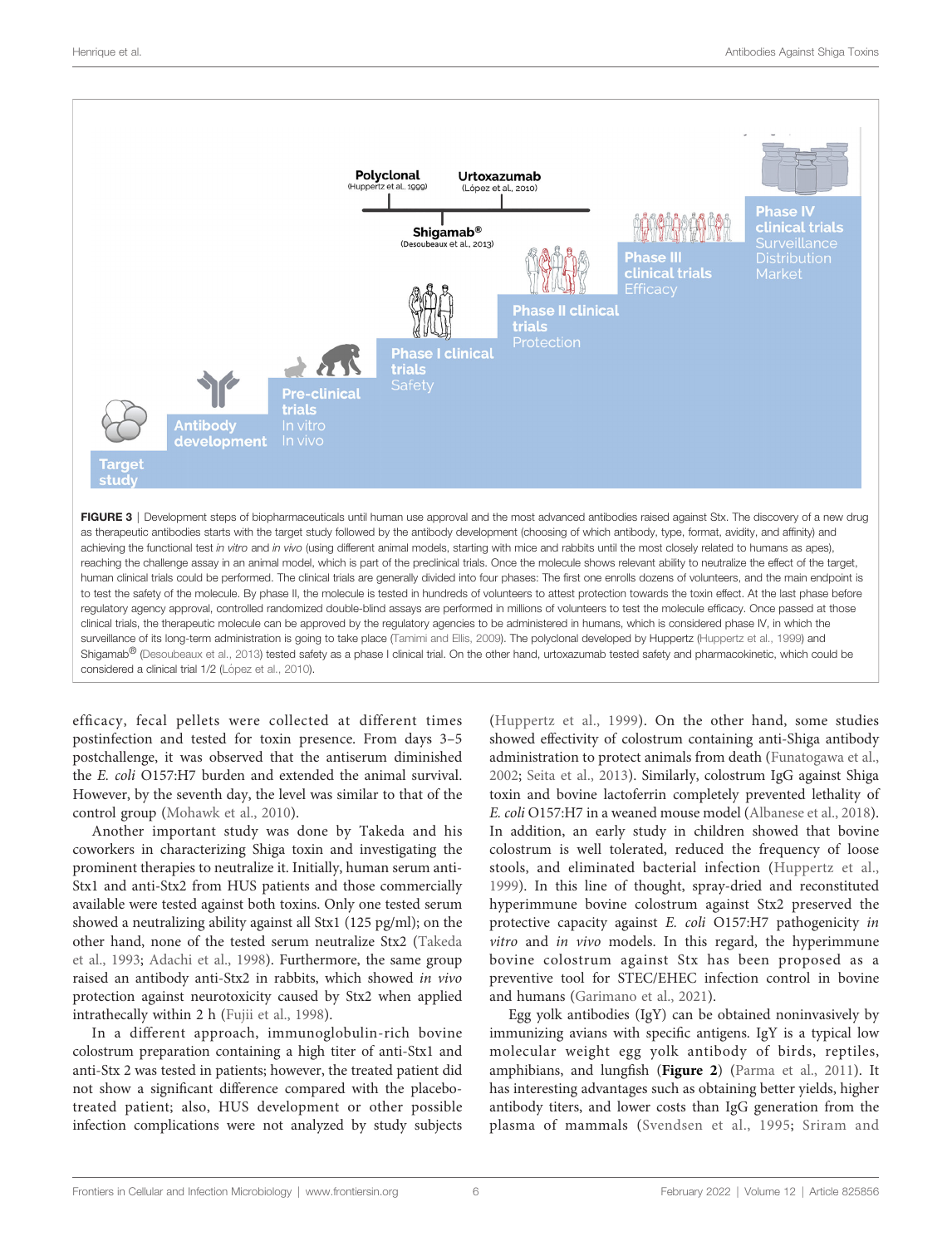#### <span id="page-6-0"></span>TABLE 1 | List of antibodies included on this paper and their development stage.

| Reference                                                                                           | <b>Name</b>                                                                                                                                                                                                                                                                                        | Target           | <b>Molecular format</b> | <b>Source</b>                           | Development<br>stage   |
|-----------------------------------------------------------------------------------------------------|----------------------------------------------------------------------------------------------------------------------------------------------------------------------------------------------------------------------------------------------------------------------------------------------------|------------------|-------------------------|-----------------------------------------|------------------------|
| Mohawk et al. (2010); Kokai-Kun et al. (2000)                                                       | Anti-Stx2 antiserum Stx2                                                                                                                                                                                                                                                                           |                  | Polyclonal              | Rabbit serum                            | Preclinical            |
| Takeda et al. (1993)                                                                                |                                                                                                                                                                                                                                                                                                    | Stx1; Stx2       | Polyclonal              | HUS patient and<br>commercial serum     | In vitro               |
| Fujii et al. (1998)                                                                                 |                                                                                                                                                                                                                                                                                                    | Stx2             | Polyclonal              | Rabbit serum                            | In vivo                |
| Huppertz et al. (1999)                                                                              |                                                                                                                                                                                                                                                                                                    | Stx1: Stx2       | Polyclonal              | Immunoglobulin-rich<br>bovine colostrum | Clinical trials        |
| Funatogawa et al. (2002); Seita et al. (2013)                                                       |                                                                                                                                                                                                                                                                                                    | Stx1; Stx2       | Polyclonal              | Colostrum IqG                           | In vivo                |
| Garimano et al. (2021)                                                                              |                                                                                                                                                                                                                                                                                                    | Stx2             | Polyclonal              | Hyperimmune bovine<br>colostrum         | In vivo                |
| Parma et al. (2011) (Tironi-Farinati et al., 2010)                                                  |                                                                                                                                                                                                                                                                                                    | Stx2B: Stx2      | Polyclonal IqY          | Egg yolks                               | In vivo                |
| Feng et al. (2013)                                                                                  |                                                                                                                                                                                                                                                                                                    | Stx2e            | Polyclonal IgY          | Egg yolks                               | Preclinical            |
| Fathi et al. (2020)                                                                                 |                                                                                                                                                                                                                                                                                                    | Stx1: Stx2       | Polyclonal IgY          | Egg yolks                               | Preclinical            |
| Padhye et al. (1989)                                                                                | 3C10 <sup>a</sup> ; 4c9 <sup>b</sup> ; 5E1 <sup>b</sup> ; 6F <sup>b</sup> ; 9c9 <sup>a</sup> ; 10D11 <sup>a</sup> ; 10D12 <sup>b</sup> ; 10F4 <sup>b</sup> ; 1C5 <sup>a</sup> ; Stx1A/B; Stx2A/B<br>1E1 <sup>b</sup> ; 2D5 <sup>b</sup> ; 3E4 <sup>b</sup> ; 4F10 <sup>b</sup> ; 8H10 <sup>b</sup> |                  | Monoclonal IqG/IqM      | Hybridoma                               | In vitro               |
| Nakao et al. (1999)                                                                                 | VTm1.1 Stx2 B                                                                                                                                                                                                                                                                                      |                  | Monoclonal IgG          | Hybridoma                               | In vitro               |
| Nakao et al. (2002)                                                                                 | 5-5B; 6-5C; 13-3E; 13-5C; 18-6D Stx1 B                                                                                                                                                                                                                                                             |                  | Monoclonal IqG          | Hybridoma                               | In vitro               |
| Ma et al. (2008)                                                                                    | 5F3 and 5C11, 1A4 and 1A5 Stx2 A; Stx2 B                                                                                                                                                                                                                                                           |                  | Monoclonal IqG          | Hybridoma                               | In vivo                |
| Rocha et al. (2012)                                                                                 | 3E2 and 2E11 Stx1; Stx2                                                                                                                                                                                                                                                                            |                  | Monoclonal IqG          | Hybridoma                               | In vitro               |
| He et al. (2013); Russo et al. (2014); Skinner et al. (2015)                                        | Stx2-1; Stx2-2; Stx2-4; Stx2-5; Stx2-6 Stx2                                                                                                                                                                                                                                                        |                  | Monoclonal IqG          | Hybridoma                               | Preclinical            |
| Ma et al. (2008)                                                                                    |                                                                                                                                                                                                                                                                                                    | 5EF Stx2         | Monoclonal scFv         | Recombinant                             | In vivo                |
| Strockbine et al. (1985); (Bitzan et al., 2009); Desoubeaux<br>et al. (2013); Tzipori et al. (2004) | $c\alpha$ Stx1 and $c\alpha$ Stx2 (Shigamabs®) Stx1 B; Stx2 A                                                                                                                                                                                                                                      |                  | Monoclonal IqG1         | Chimeric                                | <b>Clinical trials</b> |
| Kimura et al. (2002); Yamagami et al. (2001); Moxley et al.<br>(2017); López et al. (2010)          | Urtoxazumb (TMA-15) Stx2 b                                                                                                                                                                                                                                                                         |                  | Monoclonal IqG          | Humanized                               | Clinical trials        |
| Mukherjee et al. (2002a); Sheoran et al. (2003)                                                     | 1G3; 2F10; 3E9; 4H9; 5C12; 5H8°; 6G3° Stx2-a                                                                                                                                                                                                                                                       |                  | Monoclonal IqG          | Humanized                               | In vivo                |
| Mukherjee et al. (2002b); Jeong et al. (2010)                                                       | 2D9 <sup>b</sup> ; 5A4 <sup>a</sup> ; 10F4 <sup>a</sup> ; 15G2 <sup>a</sup> ; 15G9 <sup>b</sup>                                                                                                                                                                                                    | Stx1-b           | Monoclonal IgM/IgG      | Humanized                               | In vivo                |
| Iwata et al. (2014)                                                                                 |                                                                                                                                                                                                                                                                                                    | Stx1 B           | Monoclonal IqG/IqA      | Recombinant                             | In vitro               |
| Inoue et al. (2004)                                                                                 | 5-5b rec Stx1                                                                                                                                                                                                                                                                                      |                  | Monoclonal Fab          | Recombinant phage<br>display            | In vitro               |
| Luz et al. (2015); Luz et al. (2018)                                                                |                                                                                                                                                                                                                                                                                                    | C11 Stx1; Stx2-b | Monoclonal scFv/Fab     | Recombinant phage<br>display            | In vivo                |
| Luz et al. (2021)                                                                                   | Fab F8:Stx2 Stx2                                                                                                                                                                                                                                                                                   |                  | Monoclonal Fab          | Recombinant phage<br>display            | In vitro               |
| Tremblay et al. (2013)                                                                              |                                                                                                                                                                                                                                                                                                    | Stx1: Stx2       | Monoclonal VHH          | Recombinant                             | In vivo                |
| Mejías et al. (2016)                                                                                |                                                                                                                                                                                                                                                                                                    | Stx2b            | Monoclonal VHH          | Recombinant                             | In vivo                |

February 2022 | Volume 12 | Article 825856

<sup>a</sup>lgG. <sup>b</sup>IgM.<br><sup>c</sup>Stx2-b.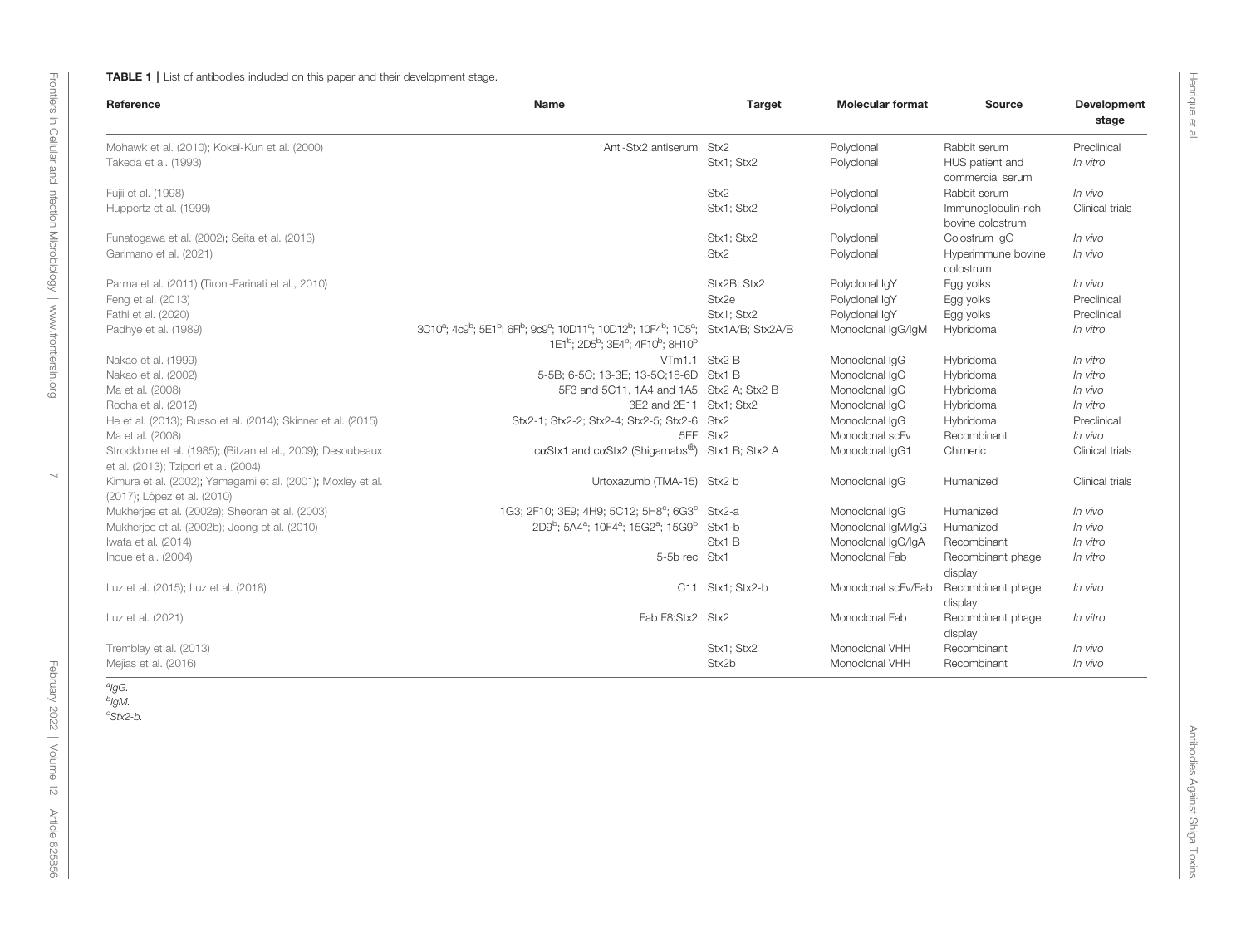[Yogeeswaran, 1999\)](#page-13-0). In this scenario, Parma and colleagues ([Parma et al., 2011\)](#page-13-0) used this know-how to produce anti-Stx2 IgY obtained from egg yolks of laying hens immunized with a recombinant Stx2B subunit. The anti-Stx2 IgY was able to recognize Stx2B and Stx2 under denatured conditions, as well as block the biological activity of Stx2 in Vero cells and protect mice from the Stx2 toxicity after antibody-toxin preincubation ([Parma et al., 2011\)](#page-13-0). Similarly, Fathi and his coworkers ([Fathi](#page-11-0) [et al., 2020](#page-11-0)) obtained IgY polyclonal antibodies from eggs after chicken immunization with EHEC O157:H7 supernatant (containing Stx1a and Stx2a). Mice challenge injected with  $5LD_{50}$  of Stx showed that the concentration of 2 mg/mice IgY was able to reach 100% survival rate, while the entire control group died after 4 days. The raised antibody was able to neutralize Stx effects after preincubation, which suggests that it would be a promising prophylactic candidate. In 2013, an interesting paper from Feng and collaborators ([Feng et al.,](#page-11-0) [2013\)](#page-11-0) discussed the use of IgY to neutralize Stx2e, known for causing porcine edema disease. In vitro and in vivo tests demonstrated neutralizing capacity upon Stx2e, but high antibody titers were needed to achieve that goal ([Feng](#page-11-0) [et al., 2013\)](#page-11-0).

Even though such polyclonal antibodies showed promising neutralization abilities in vitro and in vivo, none of them got through further than the preclinical stage at the biopharmaceutical path, which we believe is because its animal origin, which could trigger anti-antibody effect, inactivates the therapeutic antibody before neutralizing the toxin activity ([Figure 3](#page-5-0)). Moreover, the use of animal serum is a limiting process since it is limited by the size of the immunized animal. The discovery of lymphocyte immortalization to obtain hybridomas, which could grow in cell culture unlimitedly as well as secrete specific antibodies, was a breakpoint in antibody research.

## 2.3 Monoclonal Antibodies

Following the polyclonal antibody generation, Köhler and Milstein ([Köhler and Milstein, 1975\)](#page-12-0) discovered a method to immortalize mouse antibody-producing cells by fusing targetspecific lymphocytes with myeloma cells. This was a landmark in the development of antibodies; with such remarkable consequences, they were awarded with the Nobel Prize for Physiology and Medicine in 1984. The antibodies obtained from this approach are specific to a unique epitope, giving high specificity to the developed molecule.

The first work to describe the generation of mAbs against Stx1 and Stx2 was performed by [Padhye et al. \(1989\);](#page-13-0) however, only the Stx1 mAb prevented the death of mice exposed to Stx1 ([Padhye et al., 1989\)](#page-13-0). Following this, other groups also generate mAbs against Shiga toxins.

The mAb VTm1.1 was raised against Stx2 subunit B (epitope Ser30, Ser53, Glu56, Gln65, Asn68, and Asp69) from Escherichia coli O157:H7 ([Nakao et al., 1999\)](#page-12-0). The VTm1.1 mAb was able to neutralize the cytotoxic activity of Stx2 and subtypes derived from STEC isolates from patients but not those derived from animals ([Nakao et al., 1999](#page-12-0)). The VTm1.1 molecule, later called TMA-15, after humanization and heterologous expression, was further analyzed as an anti-Stx2 promising blocker; it will be discussed below in the Recombinant Antibodies section of this review [\(Kimura et al., 2002\)](#page-12-0). The same group also developed five different anti-Stx1 mAbs with affinity to subunit B, with the ability to neutralize Stx1 cytotoxicity in vitro ([Nakao et al., 2002\)](#page-12-0). Similarly, [Ma et al. \(2008\)](#page-12-0) developed four novel mAbs anti-Stx2 (2 for Stx2A, and 2 for Stx2B), all of which have shown strong neutralization activities in vitro and in vivo. As the VTm1.1 antibody, the mAbs raised by Ma and colleagues were also transformed into scFv molecules and will be further discussed below.

Our group also developed and described mAbs against Stx toxins. The mAb anti-Stx1 (3E2) and anti-Stx2 (2E11) were generated using Stx1a and Stx2a toxoids as antigens. These mAbs showed neutralizing ability against either purified toxins or different Stx subtypes produced by STEC isolates ([Rocha](#page-13-0) [et al., 2012\)](#page-13-0).

He and colleagues [\(He et al., 2013\)](#page-11-0) tested the ability of different mAbs, namely, Stx2-1, Stx2-2, Stx2-4, Stx2-5, and Stx2-6 to neutralize Stx2 activity in Vero cells; only mAb Stx2- 5 showed a significant neutralization activity in the cell-based assays. These mAbs were further characterized by Cheng and coworkers [\(Cheng et al., 2013\)](#page-11-0), who tested the mAbs ability to protect mice from death. Challenge assays were performed by testing different doses of mAbs individually or combined. In contrast to the Vero cell toxin neutralization assays, mAbs Stx2-1 (anti-Stx2 Subunit A) and Stx2-2 (anti-Stx2) completely protected mice from death with only 5 µg/mouse of mAbs. MAb Stx2-5 (anti-Stx2 subunit B) provided the highest level of protection, showing full protection at 1 µg/mouse [\(Cheng et al.,](#page-11-0) [2013](#page-11-0); [He et al., 2013\)](#page-11-0).

Russo and colleagues ([Russo et al., 2014\)](#page-13-0) analyzed several parameters of mice infected with Stx2a and evaluated the neutralizing ability of the mAb 11E10. Besides protection from death, the mAb also prevented kidney damage, which is a promising feature, since HUS especially affects these organs [\(Russo et al., 2014](#page-13-0)).

Although promising, either polyclonal approaches or the hybridoma development results in molecules with an animal origin, and as therapeutic tool, the administration of these molecules could lead to a human antimurine antibody (HAMA) response, which may trigger several side effects besides the inactivation of the antibody effectivity.

In order to overcome this problem and make it possible for the discovered antibody to reach the human use stages, the researchers used the DNA recombinant technologies to improve the mAbs, whether by chimerization, humanization (by using transgenic animals which express the human IgG molecule, for example), or raising new rAbs at different formats, classes, or sources to obtain antibodies with lower immunogenicity.

## 2.4 Recombinant Antibodies

rAbs have numerous practical advantages over animal-derived molecules, such as control of antibody selection, format, production system, and storage. Indeed, in some approaches, rAbs can be obtained without animal immunization, so they can be selected in a less biased manner. Moreover, they can be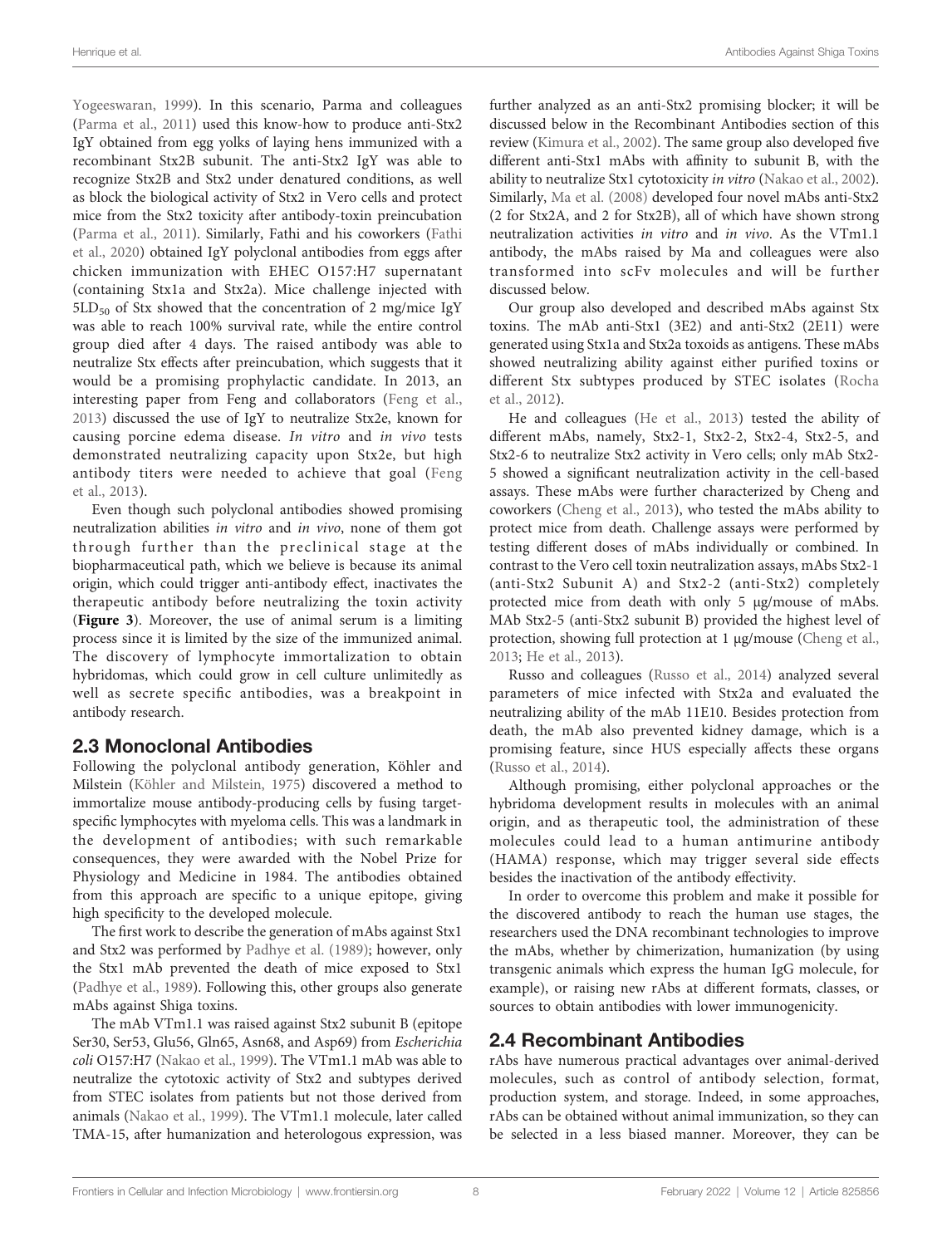designed to have a unique specificity or multiple ones, in different formats ([Figure 2](#page-4-0)), besides being able to be produced unlimitedly and be stored safely ([Cosson and Hartley, 2016\)](#page-11-0). Thus, some groups worked to transform their pAbs and mAbs into these veritable molecules. Even though the rAbs format possibility is wider than presented here, we highlight only the strategies used against Shiga toxins.

Indeed, [Ma et al. \(2008\)](#page-12-0) also tested their anti-Stx1 and anti-Stx2 mAbs and used them to obtain scFv molecules, which are smaller and easier to obtain from bacterial system. Their scFv were capable of neutralizing Stx toxicity, suggesting that there would be promising candidates against Shiga toxin-producing bacterial infection. Similarly, [Luz et al. \(2015\)](#page-12-0) obtained scFv anti-Stx2 from a murine hybridoma previously characterized by [Rocha et al. \(2012\)](#page-13-0). The anti-Stx2 scFv also showed neutralizing ability; however, because of its murine origin, in this work, the scFv was directed to function as a diagnostic tool. The problem of immunogenicity towards murine therapeutic antibodies led the researchers to search for other strategies.

## 2.4.1 Chimeric Antibodies or Humanized Antibodies—IgG Format

The chimeric murine-human monoclonal antibodies (chi-Abs) were developed by [Strockbine et al. \(1985\)](#page-13-0), comprising the variable regions of the murine Stx1- (B-subunit) or Stx2 neutralizing (A-subunit) antibodies 13C4 and 11E10 fused to the light chain of human IgG1; the chi-Abs were named  $c\alpha$ Stx1 and  $c\alpha$ Stx2 (Shigamabs®), which showed ability to neutralize Stxs in mice ([Strockbine et al., 1985;](#page-13-0) [Bitzan et al., 2009](#page-11-0)). In addition, they were well tolerated in healthy human volunteers when given as a single dose either separately or in combination ([Dowling et al., 2005;](#page-11-0) [Bitzan et al., 2009\)](#page-11-0). Moreover, phase 2 clinical trial was performed enrolling STEC-infected children, showing the safety of its administration [\(Desoubeaux et al.,](#page-11-0) [2013\)](#page-11-0). Unfortunately, the efficacies of hybrid antibodies were often found to be lower compared with the murine parent antibodies ([Tzipori et al., 2004](#page-14-0)). However, the major concern regarding chimeric mAbs is that they still retain murine IgG elements that could trigger HAMA effect.

To overcome this possibility, some groups rely on humanized antibodies, which combine the murine antibody complementary regions with a human framework and constant regions. The mAb VTm1.1 developed by [Nakao et al. \(1999\)](#page-12-0) used this approach to produce TMA-15 (urtoxazumab) in cells Sp2/O-Ag14 ([Yamagami et al., 2001](#page-14-0); [Kimura et al., 2002\)](#page-12-0). The humanized TMA-15 was tested in postinfection experiments to prevent Stx2 binding to the B subunit, protecting mice from a lethal challenge with STEC when given within 24 h of infection, as well as able to reduce brain lesions and death in a gnotobiotic piglet model ([Yamagami et al., 2001;](#page-14-0) [Kimura et al., 2002;](#page-12-0) [Moxley](#page-12-0) [et al., 2017\)](#page-12-0). Indeed, the postinfection administration approach is relevant since, in the clinic, the treatment is done after symptoms appear [\(Yamagami et al., 2001\)](#page-14-0). This is one of a few anti-Stx antibodies to reach clinical trials phase I ([Figure 3](#page-5-0)). The TMA-15 (urtoxazumab) was found to be well-tolerated and safe after being tested by intravenous application in a single randomized,

intravenous, double-blind, placebo-controlled doses tested in healthy adults or pediatric patients with a confirmed STEC infection (Ló[pez et al., 2010\)](#page-12-0).

Another approach to obtain whole human IgG by hybridoma technology is by transgenic animal immunization (HumAb). To do that, the animals are genetically modified to produce human immunoglobulin (Ig) heavy and light chain loci, in general, the mouse is the animal used. Mukherjee and colleagues [\(Mukherjee](#page-12-0) [et al., 2002a](#page-12-0); [Mukherjee et al., 2002b](#page-12-0)) developed a panel of hybridomas against both types of Shiga toxins. A total of 37 of specific anti Stx2 and 13 against Stx1 humanized antibodies (HumAbs) were isolated and tested. These HumAbs were able to prolong the survival of mice in an Stx1 toxicosis model [\(Mukherjee et al., 2002a](#page-12-0)) and higher survival of gnotobiotic piglets was observed when treated 48 h after challenge with an Stx2a-producing STEC strain ([Sheoran et al., 2003\)](#page-13-0). Interestingly, only 5C12 (anti-Stx2) protected piglets infected either with Stx1- or Stx2-producing strains ([Jeong et al., 2010](#page-12-0)).

A different strategy was performed by [Iwata et al. \(2014\),](#page-11-0) by developing an IgG/IgA hybrid against the B subunit of Stx1. The original molecules have a murine origin and were engineered to be expressed in Chinese hamster ovary cells (CHO-K1) as monomeric or dimeric formats. Both hybrid formats showed the ability to abolish the Stx cytotoxic effect on Vero cells; however, the dimeric hybrid was 10-fold more efficient than monomeric, suggesting that the binding site tetravalent characteristic may contribute to this neutralization efficacy.

## 2.4.2 Antibody Selection by Phage Display—Fab and scFv Formats

In 2018, George P. Smith and Sir Gregory P. Winter, the researchers responsible for the development of the phage display technique were awarded with the Nobel Prize in Chemistry. George Smith first described the use of phage display in 1985 and the proof of concept for phage-displayed peptide libraries in 1990. Also in 1990, Sir Gregory Winter and his colleagues reported the expression of a functional and correctly folded antibody fragment in filamentous phages. Since then, this technology has been used for antibody research and development by organizations located around the world, resulting in more than 80 antibodies in clinical trials for different diseases ([Kaplon and Reichert, 2019](#page-12-0)).

The pioneer group to obtain anti-Stx antibody fragments by this technology was Inoue and colleagues ([Inoue et al., 2004\)](#page-11-0). They generated anti-Stx1 Fab neutralizing antibodies fragments selected by phage display library prepared from anti-Stx1 hybridoma isolated genes ([Nakao et al., 2002\)](#page-12-0). These Fab were produced in a bacterial system, which differs from regular mAbs or whole IgG rAbs, consisting in a low-cost process ([Luz](#page-12-0) [et al., 2015\)](#page-12-0).

Likewise, our group generated two anti-Stx2 Fab fragments by phage display using the human synthetic antibody library F and were expressed in bacterial systems ([Persson et al., 2013;](#page-13-0) [Luz](#page-12-0) [et al., 2015;](#page-12-0) [Luz et al., 2021\)](#page-12-0). These Fab are fully human, which diminishes the possibility of antigenic reaction against them. The FabF8:Stx2 showed specificity only for Stx2 and protected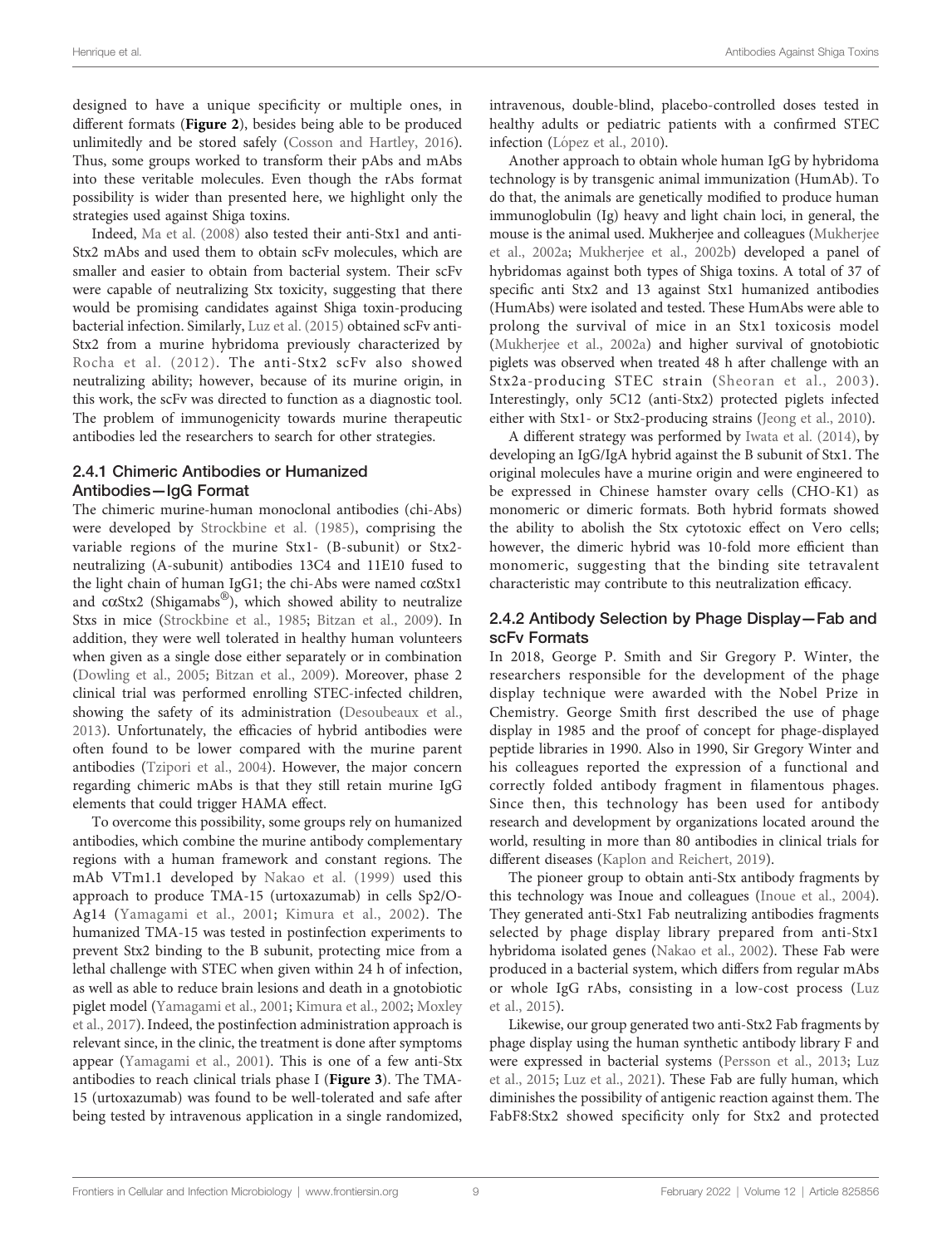human glomerular endothelial cells (HGEC) against Stx2 cytotoxicity (up to 83%), morphological alterations (90%), and apoptosis (93%). These protections were observed preincubating and to a lesser extent coincubating the toxin with FabF8:Stx2. In addition, this molecule was able to neutralize the cytotoxic effects of toxins secreted by Shiga toxin-producing E. coli strains harboring different stx gene subtypes [\(Luz et al., 2021](#page-12-0)). On the other hand, FabC11:Stx2 showed affinity to the B subunit (YTKYNDDTFT and GKIEFSKYNEDDTF epitopes) and cross-reacted with Stx1. It also protected both HGEC and human proximal tubular epithelial cells (HK-2) against the cytotoxicity and morphological alterations induced by Stx2. This protection, more prominent in HK-2 cells, has a dosedependent behavior and occurred either pre- or coincubating the toxin with the antibody [\(Luz et al., 2018\)](#page-12-0). Moreover, FabC11: Stx2 protected mice from death and kidney damage when administered after preincubation [\(Luz et al., 2018](#page-12-0)).

Another rAbs format were also described against Stx, such as the scFv anti-Stx1 and anti-Stx2 developed by [Neri et al. \(2011\)](#page-13-0). The antibody fragments were selected from a human naive library AIM-5 ([Morino et al., 2001](#page-12-0)) against both toxins, but just the scFv anti-Stx1 was able to neutralize the toxin; however, it was the first monomeric antibody described showing a neutralizing ability towards Stx 1 toxicity.

## 2.4.3 Nanobodies—VHH Format

The VHH format is one of the possible single-domain antibodies (nanobodies), which are small antigen-binding fragments generated from heavy chains only present in camelid antibodies, which do not express light chains ([Figure 2](#page-4-0)). Unlike mouse heavy variable chain, the VHH are in general soluble and stable for in vitro production [\(Holliger and Hudson,](#page-11-0) [2005\)](#page-11-0). To overcome or at least reduce the immunogenicity problem related to animal origin, these fragments are engineered with the mutation that minimizes the immunogenic and hydrophobic residues followed by a presentation in display technique, such as the phage display previously discussed here.

One group used this approach to obtain anti-Stx nanobodies. Tremblay and his coworkers ([Tremblay et al., 2013](#page-14-0)) raised anti-Stx1 and anti-Stx2 VHH and created VHH-based heterodimers as a toxin-neutralizing agent. This single toxin-neutralizing agent consists in a double-tagged VHH heterotrimer (one Stx1-specific VHH, one Stx2-specific VHH, and one Stx1/Stx2 cross-specific VHH). Their engineered antibody-based strategy was effective in preventing all Stx1- and Stx2-related symptoms when coadministered with an effector antibody and opened new therapeutic approaches to managing the disease ([Tremblay](#page-14-0) [et al., 2013\)](#page-14-0).

Likewise, a trivalent VHH molecule (two copies of anti-Stx2B VHH and one anti-seroalbumin VHH) was raised by Mejí[as et al.](#page-12-0) [\(2016\)](#page-12-0), which has a higher half-life and showed high therapeutic activity against Stx2 toxicity in three different mouse models (single i.v. Stx2 lethal dose, several i.v. incremental Stx2 doses, and intragastric STEC infection), suggesting being a promising option to treating STEC infections to prevent or ameliorate HUS outcome (Mejí[as et al., 2016](#page-12-0)).

# 3 TRENDS

Antibodies are versatile molecules, and their pharmaceutical generation can range from polyclonal plasma from infected animals, monoclonal antibody-secreting hybridoma, to recombinant antibody fragments. Indeed, innovative recombinant DNA technologies have enhanced the murine mAb clinical efficacy and led to regulatory approvals for immunoglobulin and monovalent antibody fragment molecules. Certainly, these molecules have been the focus of the strengths of the global biopharmaceutical industry in order to convey innovative antibody therapeutics to patients for several diseases, mainly cancer, some immunological disorders, and recently for SARS-Cov-2. However, this scenario is not the same for toxins produced by bacteria in general, in which we may include antibodies against Stx.

The worst outcomes of Stx infections are HC and HUS, and for that, the use of antibiotics is a debating issue, while some antibiotics such as beta-lactams and trimethoprim/sulfamethoxazole may be detrimental, others appear to be safe and can prevent the development of HUS. Importantly, fosfomycin appears to be the antibiotic with the most positive results from clinical studies and may be able to prevent HUS development, especially if administered within the first 2 or 3 days from diarrhea onset. Likewise, fluoroquinolones have also shown positive outcomes in clinical studies, despite demonstrating unfavorable results in in vitro studies. Other agents, such as colistin, gentamycin, and rifamycin, have shown promising results in in vitro studies and require further evaluation ([Kakoullis et al., 2019](#page-12-0)). An ideal STEC infection antibiotic therapy should kill or inhibit the bacteria without inducing Stx expression at any concentration. In this sense, in combination with neutralizing antibodies to Stx1 and Stx2, the tigecycline-antibody treatment fully protected Vero cells from Stx toxicity, even when the STEC bacteria and the Vero cells were cultured together [\(Skinner et al., 2015](#page-13-0)). However, there is still a need for preventive early therapy of STEC infections to avoid HUS development. In this regard, antibodies are an excellent and versatile approach.

Most of the antibodies raised either polyclonal, or monoclonal, or recombinant presented in this review rely on bench studies, mainly in vitro, and some were tested in mice and piglets showing that they mainly differ in their protective efficacy and/or their specificity to Stx subtypes, but they are promising tools. It's worth mentioning two mAbs: urtoxazumab (TMA-15) and Shigamabs<sup>®</sup> (c $\alpha$ Stx1 and c $\alpha$ Stx2) which were tested in humans. TMA-15 was found to be well-tolerated and safe in healthy adults or pediatric patients in intravenous applications (Ló[pez et al., 2010](#page-12-0)). The dose-related safety was not noted and anti-urtoxazumab antibodies were not detected, suggesting low immunogenicity, but further investigation is needed of urtoxazumab to assure security. Shigamabs® was evaluated in forty-five children with macroscopic bloody diarrhea for less than 36 h, and STEC-positive stools were randomized into three groups receiving either 1 or 3 mg/kg of each antibody or placebo. In general, the adverse events were mild and transient and equally distributed between groups. Three serious adverse events, including two HUS cases, were reported, and all were considered unrelated to the drug study. Moreover, one patient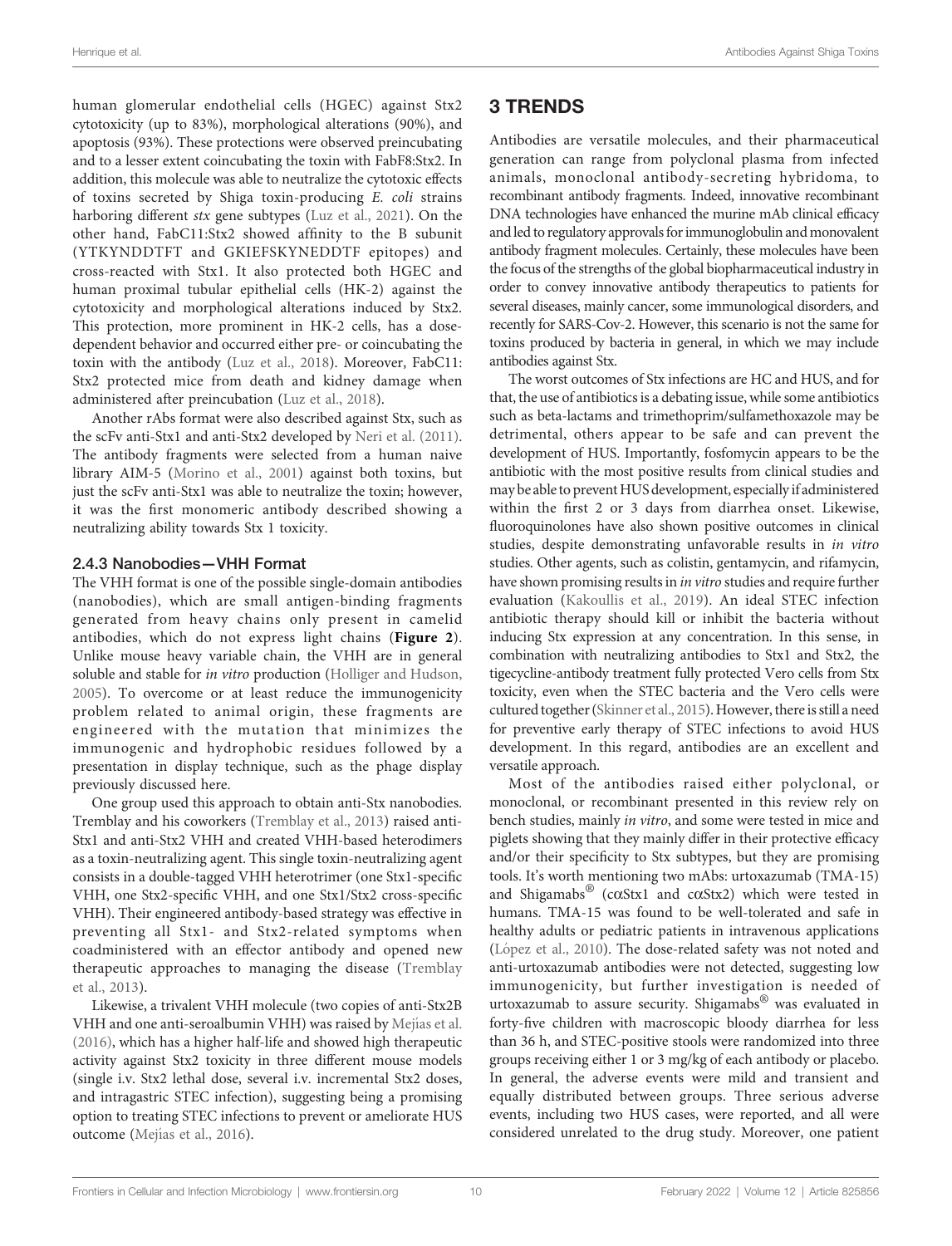<span id="page-10-0"></span>developed an asymptomatic immune response against caStx2. Shigamabs® thus appeared safe and well-tolerated in STECinfected children ([Desoubeaux et al., 2013\)](#page-11-0). The small sample size made it difficult to infer any trends in efficacy in this study. However, different clinical trial phases must still confirm their efficacy. As described for vaccine trials, therapy employing antibodies will face the same problems: while phase II clinical trials can be carried out, the availability of patients with STEC infections for phase III trials is limited, besides, the time of presentation at the physician or in hospital will most likely be after the onset of bloody diarrhea or late stages of watery diarrhea, making an early intervention difficult ([Mühlen and](#page-12-0) [Dersch, 2020](#page-12-0)).

## 4 PERSPECTIVES

Based upon the in vivo experiments so far presented, passive antibody transfer is a viable therapeutic option for STEC infection, since Stx seems to be delivered at a continual low dose. However, the knowledge about the time when the Stx enters the bloodstream and the Stx levels in the blood and infected tissues is scarce. Therefore, a very critical point for that with Stx antibodies that has to be considered for successful therapy is the time point and dosage of antibody administration: infected patients might be protected against the development of HUS when the antibodies are given shortly after the onset of diarrhea. Also, for these small molecules such Fab, there is a necessity to increase its half-life by conjugating them to carriers.

Another point to be considered is even though there are some animal models which mimic some STEC infection characteristics, in general, mice and piglets do not develop either bloody diarrhea or HUS as humans, making it hard to prove the results indicating that protective effect of Stx-specific antibodies cannot easily be transferred to humans. Furthermore, as Shiga toxin-producing bacterial infections occur as outbreaks, it is difficult to enroll volunteers for clinical trials.

## **REFERENCES**

- Adachi, E., Yoshino, K., Kimura, T., Matsumoto, Y., and Takeda, T. (1998). Anti-Verotoxin-Neutralizing Antibody in Intravenous Gammaglobulin Preparations. Kansenshogaku Zasshi 72 (8), 808–812. doi: [10.11150/](https://doi.org/10.11150/kansenshogakuzasshi1970.72.808) [kansenshogakuzasshi1970.72.808](https://doi.org/10.11150/kansenshogakuzasshi1970.72.808)
- Albanese, A., Sacerdoti, F., Seyahian, E. A., Amaral, M. M., Fiorentino, G., Fernandez Brando, R., et al. (2018). Immunization of Pregnant Cows With Shiga Toxin-2 Induces High Levels of Specific Colostral Antibodies and Lactoferrin Able to Neutralize E. Coli O157:H7 Pathogenicity. Vaccine 36 (13), 1728–1735. doi: [10.1016/j.vaccine.2018.02.060](https://doi.org/10.1016/j.vaccine.2018.02.060)
- Alconcher, L. F., Rivas, M., Lucarelli, L. I., Galavotti, J., and Rizzo, M. (2020). Shiga Toxin-Producing Escherichia Coli in Household Members of Children With Hemolytic Uremic Syndrome. Eur. J. Clin. Microbiol. Infect. Dis. 39 (3), 427– 432. doi: [10.1007/s10096-019-03738-1](https://doi.org/10.1007/s10096-019-03738-1)
- Amaral, M. M., Sacerdoti, F., Jancic, C., Repetto, H. A., Paton, A. W., Paton, J. C., et al. (2013). Action of Shiga Toxin Type-2 and Subtilase Cytotoxin on Human Microvascular Endothelial Cells. PloS One 8 (7), e70431. doi: [10.1371/](https://doi.org/10.1371/journal.pone.0070431) [journal.pone.0070431](https://doi.org/10.1371/journal.pone.0070431)
- Arvidsson, I., Ståhl, A. L., Hedström, M. M., Kristoffersson, A. C., Rylander, C., Westman, J. S., et al. (2015). Shiga Toxin-Induced Complement-Mediated

In summary, there are still many challenges to overcome in order to reach the desirable anti-Stx neutralizing molecules; however, one thing is indisputable, antibodies are the closest known molecules to a perfect weapon against these powerful toxins.

## AUTHOR CONTRIBUTIONS

Conceptualization: IMH, RMFP, and DL. Data curation: IMH, RLF, and CH. Writing—original draft preparation: IMH, FS, CH, RLF, MMA, RMFP, and DL. Writing—review and editing: RMFP and DL. Supervision: DL and RMFP. All authors have read and agreed to the published version of the manuscript. All authors listed have made a substantial, direct, and intellectual contribution to the work and approved it for publication.

## FUNDING

This work was supported by São Paulo Research Foundation (FAPESP-2015/17178-2 and FAPESP-2018/13895-0 to RP and 2013/03160-9 and 2019/24276-1 to DL) and by the "National Agency for Promotion of Science and Technology" (grant number ANPCYT-PICT 2017-0617 to MA), the "University of Buenos Aires" (grant number UBACYT-20020170200154BA to MA), and the "National Scientific and Technical Research Council" (grant number CONICET: PUE 0041 to MA). IH, a master student is a CAPES-recipient fellow (CAPES-PROEX 88.887.509.845/2020-00; RLF, an undergraduate student was a recipient of a fellowship from FAPESP (2018/24659-5) and Fundação Butantan, and currently, she is a recipient of a fellowship from the Brazilian National Council (PIBIC-CNPq). CH, a PhD student is a FAPESP-recipient fellow (2017/17213-8). RP received a fellowship from the National Council of Scientific and Technological Development (CNPq 303969/2017-2).

Hemolysis and Release of Complement-Coated Red Blood Cell-Derived Microvesicles in Hemolytic Uremic Syndrome. J. Immunol. 194 (5), 2309– 2318. doi: [10.4049/jimmunol.1402470](https://doi.org/10.4049/jimmunol.1402470)

- Basu, K., Green, E. M., Cheng, Y., and Craik, C. S. (2019). Why Recombinant Antibodies - Benefits and Applications. Curr. Opin. Biotechnol. 60, 153–158. doi: [10.1016/j.copbio.2019.01.012](https://doi.org/10.1016/j.copbio.2019.01.012)
- Beutin, L., Krause, G., Zimmermann, S., Kaulfuss, S., and Gleier, K. (2004). Characterization of Shiga Toxin-Producing Escherichia Coli Strains Isolated From Human Patients in Germany Over a 3-Year Period. J. Clin. Microbiol. 42 (3), 1099–1108. doi: [10.1128/JCM.42.3.1099-1108.2004](https://doi.org/10.1128/JCM.42.3.1099-1108.2004)
- Bielaszewska, M., Mellmann, A., Zhang, W., Köck, R., Fruth, A., Bauwens, A., et al. (2011). Characterisation of the Escherichia Coli Strain Associated With an Outbreak of Haemolytic Uraemic Syndrome in Germany, 2011: A Microbiological Study. Lancet Infect. Dis. 11 (9), 671–676. doi: [10.1016/S1473-3099\(11\)70165-7](https://doi.org/10.1016/S1473-3099(11)70165-7)
- Bielaszewska, M., Schiller, R., Lammers, L., Bauwens, A., Fruth, A., Middendorf, B., et al. (2014). Heteropathogenic Virulence and Phylogeny Reveal Phased Pathogenic Metamorphosis in Escherichia Coli O2:H6. EMBO Mol. Med. 6 (3), 347–357. doi: [10.1002/emmm.201303133](https://doi.org/10.1002/emmm.201303133)
- Bird, P. (2019). STEC, EHEC, or E. Coli O157? Differentiating Between Targets. Food Saf. Magazine. Available at: [https://www.food-safety.com/articles/6260](https://www.food-safety.com/articles/6260-stec-ehec-or-e-coli-o157-differentiating-between-targets) [stec-ehec-or-e-coli-o157-differentiating-between-targets](https://www.food-safety.com/articles/6260-stec-ehec-or-e-coli-o157-differentiating-between-targets).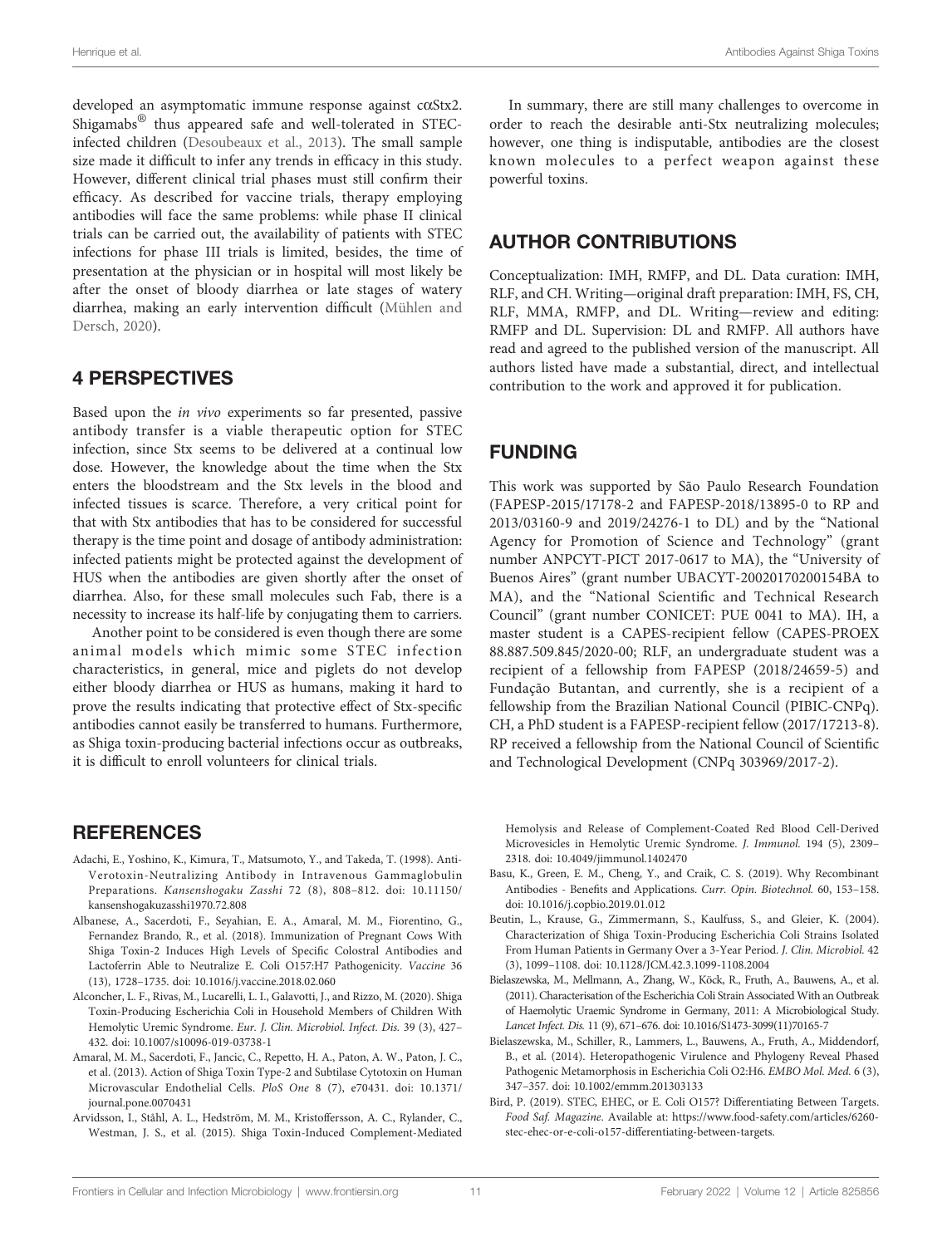- <span id="page-11-0"></span>Bitzan, M. (2009). Treatment Options for HUS Secondary to Escherichia Coli O157:H7. Kidney Int. Suppl. 112, S62–S66. doi: [10.1038/ki.2008.624](https://doi.org/10.1038/ki.2008.624)
- Bitzan, M., Poole, R., Mehran, M., Sicard, E., Brockus, C., Thuning-Roberson, C., et al. (2009). Safety and Pharmacokinetics of Chimeric Anti-Shiga Toxin 1 and Anti-Shiga Toxin 2 Monoclonal Antibodies in Healthy Volunteers. Antimicrob. Agents Chemother. 53 (7), 3081–3087. doi: [10.1128/AAC.01661-08](https://doi.org/10.1128/AAC.01661-08)
- Borgatta, B., Kmet-Lunaček, N., and Rello, J. E. (2012). Coli O104:H4 Outbreak and Haemolytic-Uraemic Syndrome. Med. Intens. 36 (8), 576–583. doi: [10.1016/j.medin.2011.11.022](https://doi.org/10.1016/j.medin.2011.11.022)
- Bruyand, M., Mariani-Kurkdjian, P., Gouali, M., de Valk, H., King, L. A., Le Hello, S., et al. (2018). Hemolytic Uremic Syndrome Due to Shiga Toxin-Producing Escherichia Coli Infection. Med. Mal Infect. 48 (3), 167–174. doi: [10.1016/](https://doi.org/10.1016/j.medmal.2017.09.012) [j.medmal.2017.09.012](https://doi.org/10.1016/j.medmal.2017.09.012)
- Cheng, L. W., Henderson, T. D., Patfield, S., Stanker, L. H., and He, X. (2013). Mouse In Vivo Neutralization of Escherichia Coli Shiga Toxin 2 With Monoclonal Antibodies. Toxins (Basel) 5 (10), 1845–1858. doi: [10.3390/](https://doi.org/10.3390/toxins5101845) [toxins5101845](https://doi.org/10.3390/toxins5101845)
- Cosson, P., and Hartley, O. (2016). Recombinant Antibodies for Academia: A Practical Approach. Chimia (Aarau) 70 (12), 893–897. doi: [10.2533/](https://doi.org/10.2533/chimia.2016.893) [chimia.2016.893](https://doi.org/10.2533/chimia.2016.893)
- Creydt, V. P., Silberstein, C., Zotta, E., and Ibarra, C. (2006). Cytotoxic Effect of Shiga Toxin-2 Holotoxin and its B Subunit on Human Renal Tubular Epithelial Cells. Microbes Infect. 8 (2), 410–419. doi: [10.1016/j.micinf.2005.07.005](https://doi.org/10.1016/j.micinf.2005.07.005)
- De Rauw, K., Jacobs, S., and Pié rard, D. (2018). Twenty-Seven Years of Screening for Shiga Toxin-Producing Escherichia Coli in a University Hospital. PLoS One 13 (7), e0199968. doi: [10.1371/journal.pone.0199968](https://doi.org/10.1371/journal.pone.0199968)
- Desoubeaux, G., Daguet, A., and Watier, H. (2013). Therapeutic Antibodies and Infectious Diseases, Tours, France, November 20-22, 2012. MAbs 5 (5), 626– 632. doi: [10.4161/mabs.25300](https://doi.org/10.4161/mabs.25300)
- Donnenberg, M. S., and Kaper, J. B. (1992). Enteropathogenic Escherichia Coli. Infect. Immun. 60 (10), 3953–3961. doi: [10.1128/iai.60.10.3953-3961.1992](https://doi.org/10.1128/iai.60.10.3953-3961.1992)
- Dowling, T. C., Chavaillaz, P. A., Young, D. G., Melton-Celsa, A., O'Brien, A., Thuning-Roberson, C., et al. (2005). Phase 1 Safety and Pharmacokinetic Study of Chimeric Murine-Human Monoclonal Antibody C Alpha Stx2 Administered Intravenously to Healthy Adult Volunteers. Antimicrob. Agents Chemother. 49 (5), 1808–1812. doi: [10.1128/AAC.49.5.1808-1812.2005](https://doi.org/10.1128/AAC.49.5.1808-1812.2005)
- EFSA BIOHAZ Panel, Koutsoumanis, K., Allende, A., Alvarez-Ordóñez, A., Bover-Cid, S., Chemaly,Robert Davies, M., De Cesare,Lieve Herman, A., et al. (2020). Scientific Opinion on the Pathogenicity Assessment of Shiga Toxin-Producing Escherichia Coli (STEC) and the Public Health Risk Posed by Contamination of Food With STEC. EFSA J. 18 (1), 5967. doi: [10.2903/](https://doi.org/10.2903/j.efsa.2020.5967) [j.efsa.2020.5967](https://doi.org/10.2903/j.efsa.2020.5967)
- Exeni, R. A., Fernandez-Brando, R. J., Santiago, A. P., Fiorentino, G. A., Exeni, A. M., Ramos, M. V., et al. (2018). Pathogenic Role of Inflammatory Response During Shiga Toxin-Associated Hemolytic Uremic Syndrome (HUS). Pediatr. Nephrol. 33 (11), 2057–2071. doi: [10.1007/s00467-017-3876-0](https://doi.org/10.1007/s00467-017-3876-0)
- Fathi, J., Ebrahimi, F., Nazarian, S., Hajizade, A., Malekzadegan, Y., and Abdi, A. (2020). Production of Egg Yolk Antibody (IgY) Against Shiga-Like Toxin (Stx) and Evaluation of its Prophylaxis Potency in Mice. Microb. Pathog. 145, 104199. doi: [10.1016/j.micpath.2020.104199](https://doi.org/10.1016/j.micpath.2020.104199)
- Feng, Y., Liu, W., and Shi, D. (2013). Effectiveness of Egg Yolk Antibody Against Shiga Toxin II Variant Toxicity In Vitro and In Vivo. Curr. Microbiol. 67 (4), 448–453. doi: [10.1007/s00284-013-0384-8](https://doi.org/10.1007/s00284-013-0384-8)
- Friedrich, A. W., Bielaszewska, M., Zhang, W. L., Pulz, M., Kuczius, T., Ammon, A., et al. (2002). Escherichia Coli Harboring Shiga Toxin 2 Gene Variants: Frequency and Association With Clinical Symptoms. J. Infect. Dis. 185 (1), 74– 84. doi: [10.1086/338115](https://doi.org/10.1086/338115)
- Friesema, I. H., Keijzer-Veen, M. G., Koppejan, M., Schipper, H. S., van Griethuysen, A. J., Heck, M. E., et al. (2015). Hemolytic Uremic Syndrome Associated With Escherichia Coli O8:H19 and Shiga Toxin 2f Gene. Emerg. Infect. Dis. 21 (1), 168–169. doi: [10.3201/eid2101.140515](https://doi.org/10.3201/eid2101.140515)
- Froude, J. W., Stiles, B., Pelat, T., and Thullier, P. (2011). Antibodies for Biodefense. MAbs 3 (6), 517–527. doi: [10.4161/mabs.3.6.17621](https://doi.org/10.4161/mabs.3.6.17621)
- Fujii, J., Kinoshita, Y., Yamada, Y., Yutsudo, T., Kita, T., Takeda, T., et al. (1998). Neurotoxicity of Intrathecal Shiga Toxin 2 and Protection by Intrathecal Injection of Anti-Shiga Toxin 2 Antiserum in Rabbits. Microb. Pathog. 25 (3), 139–146. doi: [10.1006/mpat.1998.0220](https://doi.org/10.1006/mpat.1998.0220)
- Funatogawa, K., Ide, T., Kirikae, F., Saruta, K., Nakano, M., and Kirikae, T. (2002). Use of Immunoglobulin Enriched Bovine Colostrum Against Oral Challenge With Enterohaemorrhagic Escherichia Coli O157:H7 in Mice. Microbiol. Immunol. 46 (11), 761–766. doi: [10.1111/j.1348-0421.2002.tb02761.x](https://doi.org/10.1111/j.1348-0421.2002.tb02761.x)
- Garimano, N., Diaz Vergara, L. I., Kim, A. D., Badin, E. E., Sodero, S., Bernal, A. M., et al. (2021). Preservation of Protective Capacity of Hyperimmune Anti-Stx2 Bovine Colostrum Against Enterohemorrhagic Escherichia Coli O157:H7 Pathogenicity After Pasteurization and Spray-Drying Processes. J. Dairy Sci. 104 (5), 5229–5238. doi: [10.3168/jds.2020-19709](https://doi.org/10.3168/jds.2020-19709)
- Garmendia, J., Frankel, G., and Crepin, V. F. (2005). Enteropathogenic and Enterohemorrhagic Escherichia Coli Infections: Translocation, Translocation, Translocation. Infect. Immun. 73 (5), 2573–2585. doi: [10.1128/IAI.73.5.2573-2585.2005](https://doi.org/10.1128/IAI.73.5.2573-2585.2005)
- Gaytán, M. O., Martínez-Santos, V. I., Soto, E., and González-Pedrajo, B. (2016). Type Three Secretion System in Attaching and Effacing Pathogens. Front. Cell Infect. Microbiol. 6, 129. doi: [10.3389/fcimb.2016.00129](https://doi.org/10.3389/fcimb.2016.00129)
- Ge, S., Hertel, B., Emden, S. H., Beneke, J., Menne, J., Haller, H., et al. (2012). Microparticle Generation and Leucocyte Death in Shiga Toxin-Mediated HUS. Nephrol. Dial Transplant. 27 (7), 2768–2775. doi: [10.1093/ndt/gfr748](https://doi.org/10.1093/ndt/gfr748)
- Gitlin, D. (1966). Current Aspects of the Structure, Function, and Genetics of the Immunoglobulins. Annu. Rev. Med. 17, 1–22. doi: [10.1146/annurev.](https://doi.org/10.1146/annurev.me.17.020166.000245) [me.17.020166.000245](https://doi.org/10.1146/annurev.me.17.020166.000245)
- Goldstein, J., Loidl, C. F., Creydt, V. P., Boccoli, J., and Ibarra, C. (2007). Intracerebroventricular Administration of Shiga Toxin Type 2 Induces Striatal Neuronal Death and Glial Alterations: An Ultrastructural Study. Brain Res. 1161, 106–115. doi: [10.1016/j.brainres.2007.05.067](https://doi.org/10.1016/j.brainres.2007.05.067)
- Golshani, M., Oloomi, M., and Bouzari, S. (2016). In Silico Analysis of Shiga Toxins (Stxs) to Identify New Potential Vaccine Targets for Shiga Toxin-Producing Escherichia Coli. In Silico Pharmacol. 5 (1), 2. doi: [10.1007/s40203-](https://doi.org/10.1007/s40203-017-0022-4) [017-0022-4](https://doi.org/10.1007/s40203-017-0022-4)
- Hale, T. L., Keusch, G. T., and Shigella, (1996). In: Baron, S. editor. Medical Microbiology. 4th edition Galveston (TX): University of Texas Medical Branch at Galveston. Chapter 22.
- Hall, G., Kurosawa, S., and Stearns-Kurosawa, D. J. (2017). Shiga Toxin Therapeutics: Beyond Neutralization. Toxins (Basel) 9 (9), 291. doi: [10.3390/](https://doi.org/10.3390/toxins9090291) [toxins9090291](https://doi.org/10.3390/toxins9090291)
- Hay, M., Thomas, D. W., Craighead, J. L., Economides, C., and Rosenthal, J. (2014). Clinical Development Success Rates for Investigational Drugs. Nat. Biotechnol. 32 (1), 40–51. doi: [10.1038/nbt.2786](https://doi.org/10.1038/nbt.2786)
- He, X., McMahon, S., Skinner, C., Merrill, P., Scotcher, M. C., and Stanker, L. H. (2013). Development and Characterization of Monoclonal Antibodies Against Shiga Toxin 2 and Their Application for Toxin Detection in Milk. J. Immunol. Methods 389 (1-2), 18–28. doi: [10.1016/j.jim.2012.12.005](https://doi.org/10.1016/j.jim.2012.12.005)
- Hofer, E., Cernela, N., and Stephan, R. (2012). Shiga Toxin Subtypes Associated With Shiga Toxin-Producing Escherichia Coli Strains Isolated From Red Deer, Roe Deer, Chamois, and Ibex. Foodborne Pathog. Dis. 9 (9), 792–795. doi: [10.1089/fpd.2012.1156](https://doi.org/10.1089/fpd.2012.1156)
- Holliger, P., and Hudson, P. J. (2005). Engineered Antibody Fragments and the Rise of Single Domains. Nat. Biotechnol. 23 (9), 1126–1136. doi: [10.1038/](https://doi.org/10.1038/nbt1142) [nbt1142](https://doi.org/10.1038/nbt1142)
- Huppertz, H. I., Rutkowski, S., Busch, D. H., Eisebit, R., Lissner, R., and Karch, H. (1999). Bovine Colostrum Ameliorates Diarrhea in Infection With Diarrheagenic Escherichia Coli, Shiga Toxin-Producing E. Coli and E. Coli Expressing Intimin and Hemolysin. J. Pediatr. Gastroenterol. Nutr. 29 (4), 452– 456. doi: [10.1097/00005176-199910000-00015](https://doi.org/10.1097/00005176-199910000-00015)
- Hwang, S. B., Chelliah, R., Kang, J. E., Rubab, M., Banan-MwineDaliri, E., Elahi, F., et al. (2021). Role of Recent Therapeutic Applications and the Infection Strategies of Shiga Toxin-Producing. Front. Cell Infect. Microbiol. 11, 614963. doi: [10.3389/fcimb.2021.614963](https://doi.org/10.3389/fcimb.2021.614963)
- Inoue, K., Itoh, K., Nakao, H., Takeda, T., and Suzuki, T. (2004). Characterization of a Shiga Toxin 1-Neutralizing Recombinant Fab Fragment Isolated by Phage Display System. Tohoku J. Exp. Med. 203 (4), 295–303. doi: [10.1620/](https://doi.org/10.1620/tjem.203.295) [tjem.203.295](https://doi.org/10.1620/tjem.203.295)
- Iwata, K., Kurohane, K., Nakanishi, K., Miyake, M., and Imai, Y. (2014). Stable Expression and Characterization of Monomeric and Dimeric Recombinant Hybrid-IgG/IgA Immunoglobulins Specific for Shiga Toxin. Biol. Pharm. Bull. 37 (9), 1510–1515. doi: [10.1248/bpb.b14-00323](https://doi.org/10.1248/bpb.b14-00323)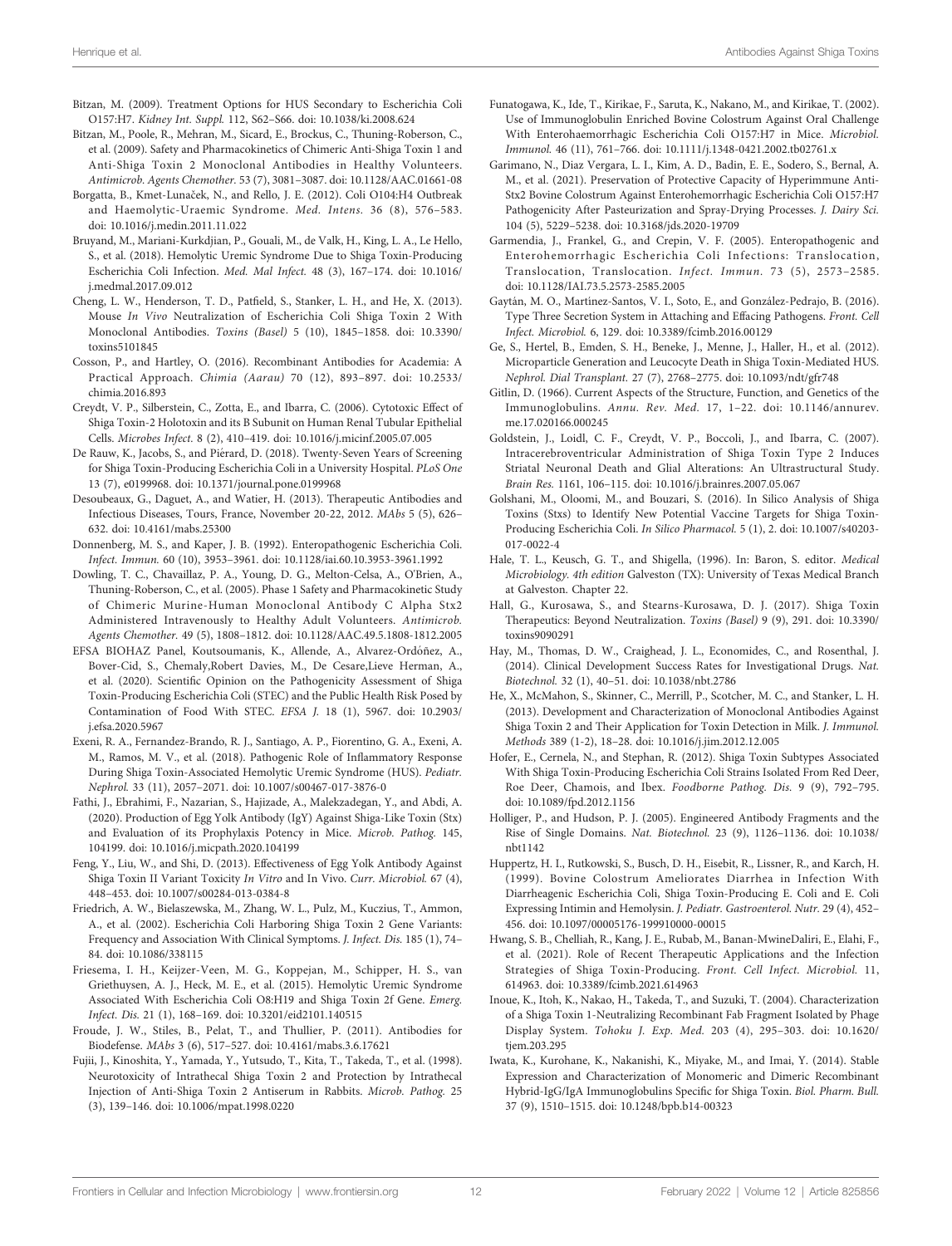- <span id="page-12-0"></span>Jeong, K. I., Tzipori, S., and Sheoran, A. S. (2010). Shiga Toxin 2-Specific But Not Shiga Toxin 1-Specific Human Monoclonal Antibody Protects Piglets Challenged With Enterohemorrhagic Escherichia Coli Producing Shiga Toxin 1 and Shiga Toxin 2. J. Infect. Dis. 201 (7), 1081–1083. doi: [10.1086/](https://doi.org/10.1086/651198) [651198](https://doi.org/10.1086/651198)
- Joseph, A., Cointe, A., Mariani Kurkdjian, P., Rafat, C., and Hertig, A. (2020). Shiga Toxin-Associated Hemolytic Uremic Syndrome: A Narrative Review. Toxins (Basel) 12 (2), 67. doi: [10.3390/toxins12020067](https://doi.org/10.3390/toxins12020067)
- Kakoullis, L., Papachristodoulou, E., Chra, P., and Panos, G. (2019). Shiga Toxin-Induced Haemolytic Uraemic Syndrome and the Role of Antibiotics: A Global Overview. J. Infect. 79 (2), 75–94. doi: [10.1016/j.jinf.2019.05.018](https://doi.org/10.1016/j.jinf.2019.05.018)
- Kaneko, K., Kiyokawa, N., Ohtomo, Y., Nagaoka, R., Yamashiro, Y., Taguchi, T., et al. (2001). Apoptosis of Renal Tubular Cells in Shiga-Toxin-Mediated Hemolytic Uremic Syndrome. Nephron 87 (2), 182–185. doi: [10.1159/](https://doi.org/10.1159/000045909) [000045909](https://doi.org/10.1159/000045909)
- Kaplon, H., and Reichert, J. M. (2019). Antibodies to Watch in 2019. MAbs 11 (2), 219–238. doi: [10.1080/19420862.2018.1556465](https://doi.org/10.1080/19420862.2018.1556465)
- Kaplon, H., and Reichert, J. M. (2021). Antibodies to Watch in 2021. MAbs 13 (1), 1860476. doi: [10.1080/19420862.2020.1860476](https://doi.org/10.1080/19420862.2020.1860476)
- Karpman, D., Håkansson, A., Perez, M. T., Isaksson, C., Carlemalm, E., Caprioli, A., et al. (1998). Apoptosis of Renal Cortical Cells in the Hemolytic-Uremic Syndrome: In Vivo and In Vitro Studies. Infect. Immun. 66 (2), 636–644. doi: [10.1128/IAI.66.2.636-644.1998](https://doi.org/10.1128/IAI.66.2.636-644.1998)
- Karpman, D., and Ståhl, A. L. (2014). Enterohemorrhagic Escherichia Coli Pathogenesis and the Host Response. Microbiol. Spectr. 2 (5). doi: [10.1128/](https://doi.org/10.1128/microbiolspec.EHEC-0009-2013) [microbiolspec.EHEC-0009-2013](https://doi.org/10.1128/microbiolspec.EHEC-0009-2013)
- Keir, L. S., Marks, S. D., and Kim, J. J. (2012). Shigatoxin-Associated Hemolytic Uremic Syndrome: Current Molecular Mechanisms and Future Therapies. Drug Des. Devel Ther. 6, 195–208. doi: [10.2147/DDDT.S25757](https://doi.org/10.2147/DDDT.S25757)
- Kimura, T., Co, M. S., Vasquez, M., Wei, S., Xu, H., Tani, S., et al. (2002). Development of Humanized Monoclonal Antibody TMA-15 Which Neutralizes Shiga Toxin 2. Hybrid Hybridom. 21 (3), 161–168. doi: [10.1089/](https://doi.org/10.1089/153685902760173872) [153685902760173872](https://doi.org/10.1089/153685902760173872)
- Köhler, G., and Milstein, C. (1975). Continuous Cultures of Fused Cells Secreting Antibody of Predefined Specificity. Nature 256 (5517), 495–497. doi: [10.1038/](https://doi.org/10.1038/256495a0) [256495a0](https://doi.org/10.1038/256495a0)
- Kokai-Kun, J. F., Melton-Celsa, A. R., and O'Brien, A. D. (2000). Elastase in Intestinal Mucus Enhances the Cytotoxicity of Shiga Toxin Type 2d. J. Biol. Chem. 275 (5), 3713–3721. doi: [10.1074/jbc.275.5.3713](https://doi.org/10.1074/jbc.275.5.3713)
- Kumar, A., Taneja, N., Kumar, Y., and Sharma, M. (2012). Detection of Shiga Toxin Variants Among Shiga Toxin-Forming Escherichia Coli Isolates From Animal Stool, Meat and Human Stool Samples in India. J. Appl. Microbiol. 113 (5), 1208–1216. doi: [10.1111/j.1365-2672.2012.05415.x](https://doi.org/10.1111/j.1365-2672.2012.05415.x)
- Lampel, K. A., Formal, S. B., and Maurelli, A. T. (2018). A Brief History of Shigella EcoSal Plus. EcoSal Plus. 8, 1. doi: [10.1128/ecosalplus.ESP-0006-2017](https://doi.org/10.1128/ecosalplus.ESP-0006-2017)
- Legros, N., Pohlentz, G., Steil, D., and Müthing, J. (2018). Shiga Toxin-Glycosphingolipid Interaction: Status Quo of Research With Focus on Primary Human Brain and Kidney Endothelial Cells. Int. J. Med. Microbiol. 308 (8), 1073–1084. doi: [10.1016/j.ijmm.2018.09.003](https://doi.org/10.1016/j.ijmm.2018.09.003)
- Lingwood, C. (2020). Verotoxin Receptor-Based Pathology and Therapies. Front. Cell Infect. Microbiol. 10, 123. doi: [10.3389/fcimb.2020.00123](https://doi.org/10.3389/fcimb.2020.00123)
- López, E. L., Contrini, M. M., Glatstein, E., González Ayala, S., Santoro, R., Allende, D., et al. (2010). Safety and Pharmacokinetics of Urtoxazumab, a Humanized Monoclonal Antibody, Against Shiga-Like Toxin 2 in Healthy Adults and in Pediatric Patients Infected With Shiga-Like Toxin-Producing Escherichia Coli. Antimicrob. Agents Chemother. 54 (1), 239–243. doi: [10.1128/](https://doi.org/10.1128/AAC.00343-09) [AAC.00343-09](https://doi.org/10.1128/AAC.00343-09)
- Luna, M., Kamariski, M., Principi, I., Bocanegra, V., and Vallés, P. G. (2021). Severely Ill Pediatric Patients With Shiga Toxin-Associated Hemolytic Uremic Syndrome (STEC-HUS) Who Suffered From Multiple Organ Involvement in the Early Stage. Pediatr. Nephrol. 36 (6), 1499–1509. doi: [10.1007/s00467-020-](https://doi.org/10.1007/s00467-020-04829-4) [04829-4](https://doi.org/10.1007/s00467-020-04829-4)
- Luz, D., Amaral, M. M., Sacerdoti, F., Bernal, A. M., Quintilio, W., Moro, A. M., et al. (2018). Human Recombinant Fab Fragment Neutralizes Shiga Toxin Type 2 Cytotoxic Effects. Toxins (Basel) 10 (12), 508. doi: [10.3390/](https://doi.org/10.3390/toxins10120508) [toxins10120508](https://doi.org/10.3390/toxins10120508)
- Luz, D., Chen, G., Maranhão, A. Q., Rocha, L. B., Sidhu, S., and Piazza, R. M. (2015). Development and Characterization of Recombinant Antibody

Fragments That Recognize and Neutralize In Vitro Stx2 Toxin From Shiga Toxin-Producing Escherichia Coli. PloS One 10 (3), e0120481. doi: [10.1371/](https://doi.org/10.1371/journal.pone.0120481) [journal.pone.0120481](https://doi.org/10.1371/journal.pone.0120481)

- Luz, D., Gómez, F. D., Ferreira, R. L., Melo, B. S., Guth, B. E. C., Quintilio, W., et al. (2021). The Deleterious Effects of Shiga Toxin Type 2 Are Neutralized In Vitro by FabF8:Stx2 Recombinant Monoclonal Antibody. Toxins (Basel) 13 (11), 825. doi: [10.3390/toxins13110825](https://doi.org/10.3390/toxins13110825)
- Ma, Y., Mao, X., Li, J., Li, H., Feng, Y., Chen, H., et al. (2008). Engineering an Anti-Stx2 Antibody to Control Severe Infections of EHEC O157:H7. Immunol. Lett. 121 (2), 110–115. doi: [10.1016/j.imlet.2008.09.008](https://doi.org/10.1016/j.imlet.2008.09.008)
- Mark Taylor, C. (2008). Enterohaemorrhagic Escherichia Coli and Shigella Dysenteriae Type 1-Induced Haemolytic Uraemic Syndrome. Pediatr. Nephrol. 23 (9), 1425–1431. doi: [10.1007/s00467-008-0820-3](https://doi.org/10.1007/s00467-008-0820-3)
- McWilliams, B. D., and Torres, A. G. (2014). Enterohemorrhagic Escherichia Coli Adhesins. Microbiol. Spectr. 2 (3). doi: [10.1128/microbiolspec.EHEC-0003-](https://doi.org/10.1128/microbiolspec.EHEC-0003-2013) [2013](https://doi.org/10.1128/microbiolspec.EHEC-0003-2013)
- Mejías, M. P., Hiriart, Y., Lauché, C., Fernández-Brando, R. J., Pardo, R., Bruballa, A., et al. (2016). Development of Camelid Single Chain Antibodies Against Shiga Toxin Type 2 (Stx2) With Therapeutic Potential Against Hemolytic Uremic Syndrome (HUS). Sci. Rep. 6, 24913. doi: [10.1038/srep24913](https://doi.org/10.1038/srep24913)
- Mellmann, A., Harmsen, D., Cummings, C. A., Zentz, E. B., Leopold, S. R., Rico, A., et al. (2011). Prospective Genomic Characterization of the German Enterohemorrhagic Escherichia Coli O104:H4 Outbreak by Rapid Next Generation Sequencing Technology. PloS One 6 (7), e22751. doi: [10.1371/](https://doi.org/10.1371/journal.pone.0022751) [journal.pone.0022751](https://doi.org/10.1371/journal.pone.0022751)
- Melton-Celsa, A. R., and O'Brien, A. D. (2014). New Therapeutic Developments Against Shiga Toxin-Producing Escherichia Coli. Microbiol. Spectr. 2 (5). doi: [10.1128/microbiolspec.EHEC-0013-2013](https://doi.org/10.1128/microbiolspec.EHEC-0013-2013)
- Mohawk, K. L., Melton-Celsa, A. R., Robinson, C. M., and O'Brien, A. D. (2010). Neutralizing Antibodies to Shiga Toxin Type 2 (Stx2) Reduce Colonization of Mice by Stx2-Expressing Escherichia Coli O157:H7. Vaccine 28 (30), 4777– 4785. doi: [10.1016/j.vaccine.2010.04.099](https://doi.org/10.1016/j.vaccine.2010.04.099)
- Mohs, R. C., and Greig, N. H. (2017). Drug Discovery and Development: Role of Basic Biological Research. Alzheimers Dement. (N. Y.) 3 (4), 651–657. doi: [10.1016/j.trci.2017.10.005](https://doi.org/10.1016/j.trci.2017.10.005)
- Morigi, M., Micheletti, G., Figliuzzi, M., Imberti, B., Karmali, M. A., Remuzzi, A., et al. (1995). Verotoxin-1 Promotes Leukocyte Adhesion to Cultured Endothelial Cells Under Physiologic Flow Conditions. Blood 86 (12), 4553– 4558. doi: [10.1182/blood.V86.12.4553.bloodjournal86124553](https://doi.org/10.1182/blood.V86.12.4553.bloodjournal86124553)
- Morino, K., Katsumi, H., Akahori, Y., Iba, Y., Shinohara, M., Ukai, Y., et al. (2001). Antibody Fusions With Fluorescent Proteins: A Versatile Reagent for Profiling Protein Expression. J. Immunol. Methods 257 (1-2), 175–184. doi: [10.1016/](https://doi.org/10.1016/S0022-1759(01)00462-8) [S0022-1759\(01\)00462-8](https://doi.org/10.1016/S0022-1759(01)00462-8)
- Moxley, R. A., Francis, D. H., Tamura, M., Marx, D. B., Santiago-Mateo, K., and Zhao, M. (2017). Efficacy of Urtoxazumab (TMA-15 Humanized Monoclonal Antibody Specific for Shiga Toxin 2) Against Post-Diarrheal Neurological Sequelae Caused by Escherichia Coli O157:H7 Infection in the Neonatal Gnotobiotic Piglet Model. Toxins (Basel) 9 (2), 49. doi: [10.3390/](https://doi.org/10.3390/toxins9020049) [toxins9020049](https://doi.org/10.3390/toxins9020049)
- Mühlen, S., and Dersch, P. (2020). Treatment Strategies for Infections With Shiga Toxin-Producing. Front. Cell Infect. Microbiol. 10, 169. doi: [10.3389/](https://doi.org/10.3389/fcimb.2020.00169) [fcimb.2020.00169](https://doi.org/10.3389/fcimb.2020.00169)
- Mukherjee, J., Chios, K., Fishwild, D., Hudson, D., O'Donnell, S., Rich, S. M., et al. (2002a). Production and Characterization of Protective Human Antibodies Against Shiga Toxin 1. Infect. Immun. 70 (10), 5896–5899. doi: [10.1128/](https://doi.org/10.1128/IAI.70.10.5896-5899.2002) [IAI.70.10.5896-5899.2002](https://doi.org/10.1128/IAI.70.10.5896-5899.2002)
- Mukherjee, J., Chios, K., Fishwild, D., Hudson, D., O'Donnell, S., Rich, S. M., et al. (2002b). Human Stx2-Specific Monoclonal Antibodies Prevent Systemic Complications of Escherichia Coli O157 : H17 Infection. Infect Immun. 70 (2), 612–619. doi: [10.1128/IAI.70.2.612-619.2002](https://doi.org/10.1128/IAI.70.2.612-619.2002)
- Nakao, H., Kataoka, C., Kiyokawa, N., Fujimoto, J., Yamasaki, S., and Takeda, T. (2002). Monoclonal Antibody to Shiga Toxin 1, Which Blocks Receptor Binding and Neutralizes Cytotoxicity. Microbiol. Immunol. 46 (11), 777–780. doi: [10.1111/j.1348-0421.2002.tb02764.x](https://doi.org/10.1111/j.1348-0421.2002.tb02764.x)
- Nakao, H., Kiyokawa, N., Fujimoto, J., Yamasaki, S., and Takeda, T. (1999). Monoclonal Antibody to Shiga Toxin 2 Which Blocks Receptor Binding and Neutralizes Cytotoxicity. Infect. Immun. 67 (11), 5717–5722. doi: [10.1128/](https://doi.org/10.1128/IAI.67.11.5717-5722.1999) [IAI.67.11.5717-5722.1999](https://doi.org/10.1128/IAI.67.11.5717-5722.1999)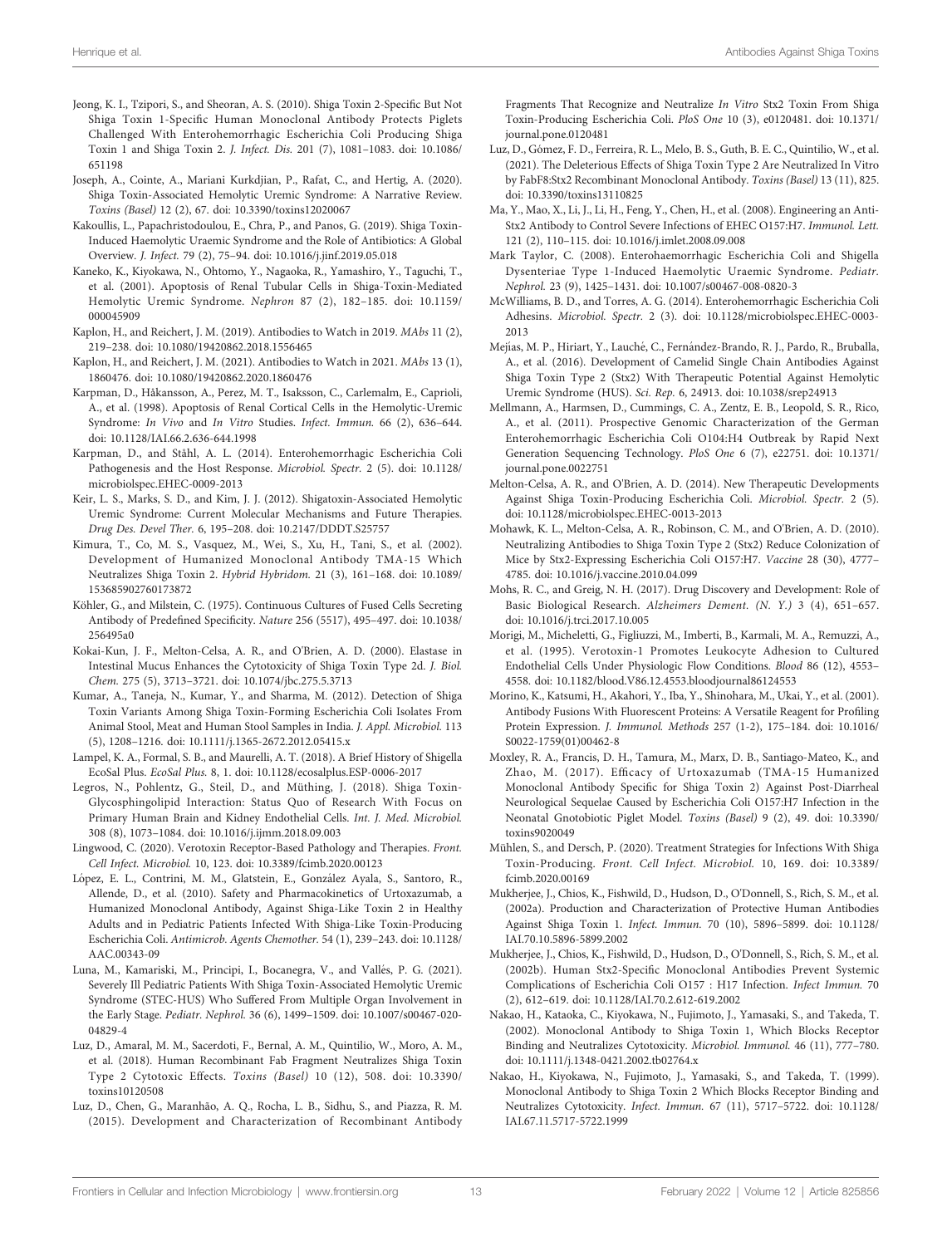- <span id="page-13-0"></span>Neri, P., Shigemori, N., Hamada-Tsutsumi, S., Tsukamoto, K., Arimitsu, H., Shimizu, T., et al. (2011). Single Chain Variable Fragment Antibodies Against Shiga Toxins Isolated From a Human Antibody Phage Display Library. Vaccine 29 (33), 5340–5346. doi: [10.1016/j.vaccine.2011.05.093](https://doi.org/10.1016/j.vaccine.2011.05.093)
- Nilvebrant, J., and Sidhu, S. S. (2018). Construction of Synthetic Antibody Phage-Display Libraries. Methods Mol. Biol. 1701, 45–60. doi: [10.1007/978-1-4939-](https://doi.org/10.1007/978-1-4939-7447-4_3) [7447-4\\_3](https://doi.org/10.1007/978-1-4939-7447-4_3)
- O'Brien, A. O., Lively, T. A., Chen, M. E., Rothman, S. W., and Formal, S. B. (1983). Escherichia Coli O157:H7 Strains Associated With Haemorrhagic Colitis in the United States Produce a Shigella Dysenteriae 1 (SHIGA) Like Cytotoxin. Lancet. 1 (8326 Pt 1), 702. doi: [10.1016/s0140-6736](https://doi.org/10.1016/s0140-6736(83)91987-6) [\(83\)91987-6](https://doi.org/10.1016/s0140-6736(83)91987-6)
- Obata, F., Tohyama, K., Bonev, A. D., Kolling, G. L., Keepers, T. R., Gross, L. K., et al. (2008). Shiga Toxin 2 Affects the Central Nervous System Through Receptor Globotriaosylceramide Localized to Neurons. J. Infect. Dis. 198 (9), 1398–1406. doi: [10.1086/591911](https://doi.org/10.1086/591911)
- Obrig, T. G. (2010). Escherichia Coli Shiga Toxin Mechanisms of Action in Renal Disease. Toxins (Basel) 2 (12), 2769–2794. doi: [10.3390/toxins2122769](https://doi.org/10.3390/toxins2122769)
- Obrig, T. G., Louise, C. B., Lingwood, C. A., Boyd, B., Barley-Maloney, L., and Daniel, T. O. (1993). Endothelial Heterogeneity in Shiga Toxin Receptors and Responses. J. Biol. Chem. 268 (21), 15484–15488. doi: [10.1016/S0021-9258\(18\)](https://doi.org/10.1016/S0021-9258(18)82282-7) [82282-7](https://doi.org/10.1016/S0021-9258(18)82282-7)
- Orth, D., Grif, K., Khan, A. B., Naim, A., Dierich, M. P., and Würzner, R. (2007). The Shiga Toxin Genotype Rather Than the Amount of Shiga Toxin or the Cytotoxicity of Shiga Toxin In Vitro Correlates With the Appearance of the Hemolytic Uremic Syndrome. Diagn. Microbiol. Infect. Dis. 59 (3), 235–242. doi: [10.1016/j.diagmicrobio.2007.04.013](https://doi.org/10.1016/j.diagmicrobio.2007.04.013)
- Padhye, V. V., Zhao, T., and Doyle, M. P. (1989). Production and Characterisation of Monoclonal Antibodies to Verotoxins 1 and 2 From Escherichia Coli of Serotype O 157:H7. J. Med. Microbiol. 30 (3), 219–226. doi: [10.1099/00222615-](https://doi.org/10.1099/00222615-30-3-219) [30-3-219](https://doi.org/10.1099/00222615-30-3-219)
- Page, A. V., and Liles, W. C. (2013). Enterohemorrhagic Escherichia Coli Infections and the Hemolytic-Uremic Syndrome. Med. Clin. North Am. 97 (4), 681–95, xi. doi: [10.1016/j.mcna.2013.04.001](https://doi.org/10.1016/j.mcna.2013.04.001)
- Parma, Y. R., Chacana, P. A., Rogé, A., Kahl, A., Cangelosi, A., Geoghegan, P., et al. (2011). Antibodies Anti-Shiga Toxin 2 B Subunit From Chicken Egg Yolk: Isolation, Purification and Neutralization Efficacy. Toxicon 58 (4), 380–388. doi: [10.1016/j.toxicon.2011.07.009](https://doi.org/10.1016/j.toxicon.2011.07.009)
- Persson, H., Ye, W., Wernimont, A., Adams, J. J., Koide, A., Koide, S., et al. (2013). CDR-H3 Diversity Is Not Required for Antigen Recognition by Synthetic Antibodies. J. Mol. Biol. 425 (4), 803–811. doi: [10.1016/j.jmb.2012.11.037](https://doi.org/10.1016/j.jmb.2012.11.037)
- Pinto, A., Cangelosi, A., Geoghegan, P. A., and Goldstein, J. (2017). Dexamethasone Prevents Motor Deficits and Neurovascular Damage Produced by Shiga Toxin 2 and Lipopolysaccharide in the Mouse Striatum. Neuroscience 344, 25–38. doi: [10.1016/j.neuroscience.2016.12.036](https://doi.org/10.1016/j.neuroscience.2016.12.036)
- Prager, R., Fruth, A., Busch, U., and Tietze, E. (2011). Comparative Analysis of Virulence Genes, Genetic Diversity, and Phylogeny of Shiga Toxin 2g and Heat-Stable Enterotoxin STIa Encoding Escherichia Coli Isolates From Humans, Animals, and Environmental Sources. Int. J. Med. Microbiol. 301 (3), 181–191. doi: [10.1016/j.ijmm.2010.06.003](https://doi.org/10.1016/j.ijmm.2010.06.003)
- Reichert, J. M. (2009). Letter From the Editor. mAbs 1 (1), 1–. doi: [10.4161/](https://doi.org/10.4161/mabs.1.6.10059) [mabs.1.6.10059](https://doi.org/10.4161/mabs.1.6.10059)
- Repetto, H., Arrizurieta, E., Rivas, M., and Ibarra, C. (2009). Microangiopatıá trombótica y sindrome hemolítico urémico Nefrología Clín 6, 286-297.
- Repetto, H. A. (2005). Long-Term Course and Mechanisms of Progression of Renal Disease in Hemolytic Uremic Syndrome. Kidney Int. Suppl. 97, S102– S106. doi: [10.1111/j.1523-1755.2005.09717.x](https://doi.org/10.1111/j.1523-1755.2005.09717.x)
- Richardson, S. E., Karmali, M. A., Becker, L. E., and Smith, C. R. (1988). The Histopathology of the Hemolytic Uremic Syndrome Associated With Verocytotoxin-Producing Escherichia Coli Infections. Hum. Pathol. 19 (9), 1102–1108. doi: [10.1016/S0046-8177\(88\)80093-5](https://doi.org/10.1016/S0046-8177(88)80093-5)
- Robinson, M. P., Ke, N., Lobstein, J., Peterson, C., Szkodny, A., Mansell, T. J., et al. (2015). Efficient Expression of Full-Length Antibodies in the Cytoplasm of Engineered Bacteria. Nat. Commun. 6, 8072. doi: [10.1038/ncomms9072](https://doi.org/10.1038/ncomms9072)
- Rocha, L. B., Luz, D. E., Moraes, C. T. P., Caravelli, A., Fernandes, I., Guth, B. E. C., et al. (2012). Interaction Between Shiga Toxin and Monoclonal Antibodies: Binding Characteristics and in Vitro Neutralizing Abilities. Toxins 4 (9), 729– 747. doi: [10.3390/toxins4090729](https://doi.org/10.3390/toxins4090729)
- Ruggenenti, P., Noris, M., and Remuzzi, G. (2001). Thrombotic Microangiopathy, Hemolytic Uremic Syndrome, and Thrombotic Thrombocytopenic Purpura. Kidney Int. 60 (3), 831–846. doi: [10.1046/j.1523-1755.2001.](https://doi.org/10.1046/j.1523-1755.2001.060003831.x) [060003831.x](https://doi.org/10.1046/j.1523-1755.2001.060003831.x)
- Russo, L. M., Melton-Celsa, A. R., Smith, M. A., Smith, M. J., and O'Brien, A. D. (2014). Oral Intoxication of Mice With Shiga Toxin Type 2a (Stx2a) and Protection by Anti-Stx2a Monoclonal Antibody 11E10. Infect. Immun. 82 (3), 1213–1221. doi: [10.1128/IAI.01264-13](https://doi.org/10.1128/IAI.01264-13)
- Sapountzis, P., Segura, A., Desvaux, M., and Forano, E. (2020). An Overview of the Elusive Passenger in the Gastrointestinal Tract of Cattle: The Shiga Toxin Producing. Microorganisms 8 (6), 877. doi: [10.3390/microorganisms](https://doi.org/10.3390/microorganisms8060877) [8060877](https://doi.org/10.3390/microorganisms8060877)
- Schmidt, H. (2001). Shiga-Toxin-Converting Bacteriophages. Res. Microbiol. 152 (8), 687–695. doi: [10.1016/S0923-2508\(01\)01249-9](https://doi.org/10.1016/S0923-2508(01)01249-9)
- Seita, T., Kuribayashi, T., Honjo, T., and Yamamoto, S. (2013). Comparison of Efficacies of Bovine Immune Colostral Antibody and Each Immunoglobulin Class Against Verotoxin 2, Flagellum and Somatic Cells of Escherichia Coli O157:H7 in Mice. J. Microbiol. Immunol. Infect. 46 (2), 73–79. doi: [10.1016/](https://doi.org/10.1016/j.jmii.2012.01.002) [j.jmii.2012.01.002](https://doi.org/10.1016/j.jmii.2012.01.002)
- Sheoran, A. S., Chapman, S., Singh, P., Donohue-Rolfe, A., and Tzipori, S. (2003). Stx2-Specific Human Monoclonal Antibodies Protect Mice Against Lethal Infection With Escherichia Coli Expressing Stx2 Variants. Infect. Immun. 71 (6), 3125–3130. doi: [10.1128/IAI.71.6.3125-3130.2003](https://doi.org/10.1128/IAI.71.6.3125-3130.2003)
- Skinner, C., Zhang, G., Patfield, S., and He, X. (2015). An In Vitro Combined Antibiotic-Antibody Treatment Eliminates Toxicity From Shiga Toxin-Producing Escherichia Coli. Antimicrob. Agents Chemother. 59 (9), 5435– 5444. doi: [10.1128/AAC.00763-15](https://doi.org/10.1128/AAC.00763-15)
- Sriram, V., and Yogeeswaran, G. (1999). Improved Recovery of Immunoglobulin Fraction From Egg Yolk of Chicken Immunized With Asialogm1. Russ J. Immunol. 4 (2), 131–140.
- Ståhl, A. L., Arvidsson, I., Johansson, K. E., Chromek, M., Rebetz, J., Loos, S., et al. (2015). A Novel Mechanism of Bacterial Toxin Transfer Within Host Blood Cell-Derived Microvesicles. PloS Pathog. 11 (2), e1004619. doi: [10.1371/](https://doi.org/10.1371/journal.ppat.1004619) [journal.ppat.1004619](https://doi.org/10.1371/journal.ppat.1004619)
- Strockbine, N. A., Marques, L. R., Holmes, R. K., and O'Brien, A. D. (1985). Characterization of Monoclonal Antibodies Against Shiga-Like Toxin From Escherichia Coli. Infect. Immun. 50 (3), 695–700. doi: [10.1128/iai.50.3.695-](https://doi.org/10.1128/iai.50.3.695-700.1985) [700.1985](https://doi.org/10.1128/iai.50.3.695-700.1985)
- Svendsen, L., Crowley, A., Ostergaard, L. H., Stodulski, G., and Hau, J. (1995). Development and Comparison of Purification Strategies for Chicken Antibodies From Egg Yolk. Lab. Anim. Sci. 45 (1), 89–93.
- Takeda, T., Nakao, H., Yamanaka, T., Igarashi, T., Takeda, Y., and Kobayashi, N. (1993). High Prevalence of Serum Antibodies to Verotoxins 1 and 2 Among Healthy Adults in Japan. J. Infect. 27 (2), 211–213. doi: [10.1016/0163-4453\(93\)](https://doi.org/10.1016/0163-4453(93)95079-X) [95079-X](https://doi.org/10.1016/0163-4453(93)95079-X)
- Tamimi, N. A., and Ellis, P. (2009). Drug Development: From Concept to Marketing! Nephron Clin. Pract. 113 (3), c125–c131. doi: [10.1159/000232592](https://doi.org/10.1159/000232592)
- Tarr, P. I., Gordon, C. A., and Chandler, W. L. (2005). Shiga-Toxin-Producing Escherichia Coli and Haemolytic Uraemic Syndrome. Lancet 365 (9464), 1073–1086. doi: [10.1016/S0140-6736\(05\)71144-2](https://doi.org/10.1016/S0140-6736(05)71144-2)
- Tesh, V. L., Burris, J. A., Owens, J. W., Gordon, V. M., Wadolkowski, E. A., O'Brien, A. D., et al. (1993). Comparison of the Relative Toxicities of Shiga-Like Toxins Type I and Type II for Mice. Infect. Immun. 61 (8), 3392–3402. doi: [10.1128/iai.61.8.3392-3402.1993](https://doi.org/10.1128/iai.61.8.3392-3402.1993)
- Tiller, K. E., and Tessier, P. M. (2015). Advances in Antibody Design. Annu. Rev. BioMed. Eng. 17, 191–216. doi: [10.1146/annurev-bioeng-071114-040733](https://doi.org/10.1146/annurev-bioeng-071114-040733)
- Tironi-Farinati, C., Loidl, C. F., Boccoli, J., Parma, Y., Fernandez-Miyakawa, M. E., and Goldstein, J. (2010). Intracerebroventricular Shiga Toxin 2 Increases the Expression of its Receptor Globotriaosylceramide and Causes Dendritic Abnormalities. J. Neuroimmunol. 222 (1-2), 48–61. doi: [10.1016/](https://doi.org/10.1016/j.jneuroim.2010.03.001) [j.jneuroim.2010.03.001](https://doi.org/10.1016/j.jneuroim.2010.03.001)
- Torres, A. G., Amaral, M. M., Bentancor, L., Galli, L., Goldstein, J., Krüger, A., et al. (2018). Recent Advances in Shiga Toxin-Producing. Microorganisms 6 (4), 100. doi: [10.3390/microorganisms6040100](https://doi.org/10.3390/microorganisms6040100)
- Torti, J. F., Cuervo, P., Nardello, A., and Pizarro, M. (2021). Epidemiology and Characterization of Shiga Toxin-Producing Escherichia Coli of Hemolytic Uremic Syndrome in Argentina. Cureus 13 (8), e17213. doi: [10.7759/](https://doi.org/10.7759/cureus.17213) [cureus.17213](https://doi.org/10.7759/cureus.17213)